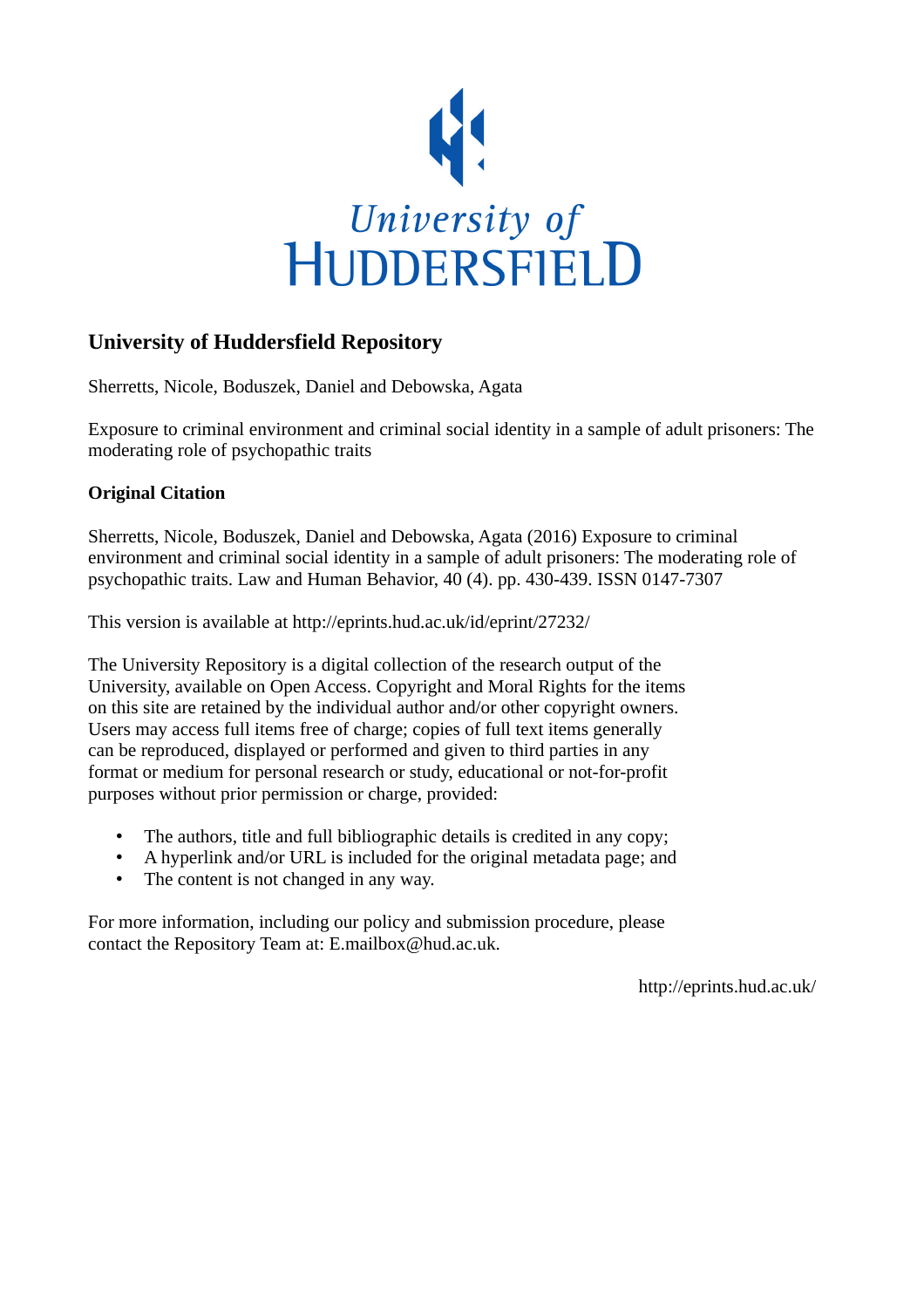# **Exposure to criminal environment and criminal social identity in a sample of adult prisoners: The moderating role of psychopathic traits**

Nicole Sherretts, Daniel Boduszek, & Agata Debowska

**Paper accepted for publication in** *Law and Human Behavior*

#### Author Note

Nicole Sherretts, MSc, Department of Behavioural and Social Sciences, University of Huddersfield, Huddersfield, Queensgate, HD1 3DH, UK;

Daniel Boduszek, PhD, 1) Department of Behavioural and Social Sciences, University of Huddersfield, Huddersfield, Queensgate, HD1 3DH, UK;

2) SWPS University of Social Sciences and Humanities, Psychology Department, Katowice, Poland.

Agata Debowska, PhD, Department of Psychology, University of Chester, Chester, Parkgate Road, CH1 4BJ, UK

Correspondence concerning this article should be addressed to Daniel Boduszek, PhD, University of Huddersfield, Department of Behavioural and Social Sciences, Queensgate, Huddersfield, HD1 3DH, UK. Email: [d.boduszek@hud.ac.uk](mailto:d.boduszek@hud.ac.uk)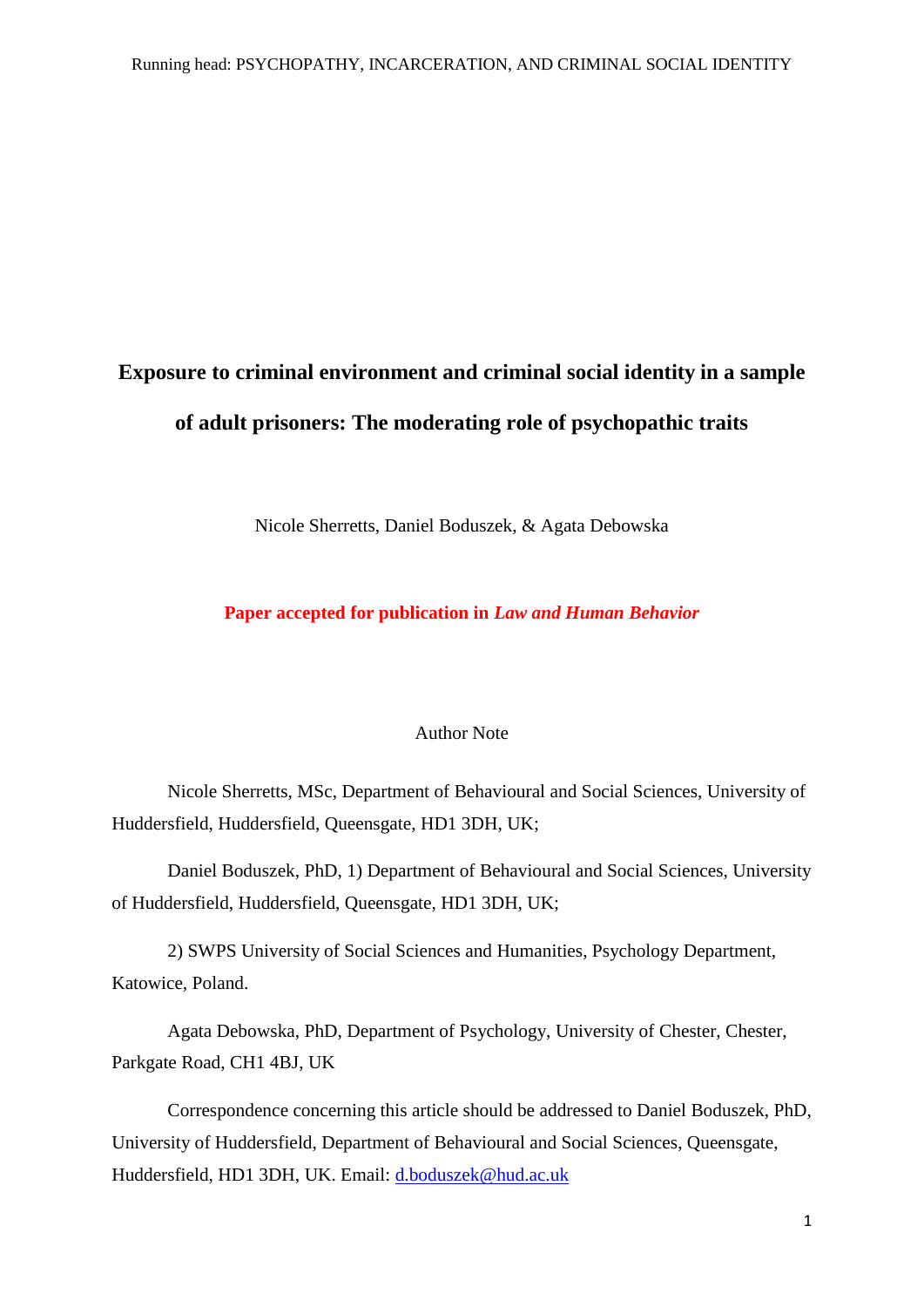#### **Abstract**

The purpose of this study was to investigate the role of period of incarceration, criminal friend index (a retrospective measure intended to quantify criminal associations before first incarceration), and four psychopathy factors (interpersonal manipulation, callous affect, erratic lifestyle, and antisocial behavior) in criminal social identity (CSI) while controlling for age and gender. Participants were a sample of 501 incarcerated offenders (males  $n = 293$ ; females *n* = 208) from three prisons located in Pennsylvania Sate. Moderated regression analyses indicated no significant direct association between period of incarceration and CSI or between criminal friend index and CSI. However, a significant moderating effect of interpersonal manipulation on the relationship between period of incarceration and CSI was observed. Period of incarceration was significantly positively correlated with CSI (particularly with in-group ties subscale) only for those offenders who scored high (1 SD above the mean) on interpersonal manipulation and significantly negatively correlated for those who scored low (1 SD below the mean) on interpersonal manipulation. Also, criminal friend index was positively significantly associated with in-group ties for high levels (1 SD above the mean) of callous affect. The main findings provide evidence for the claim that prisoners are likely to simulate changes in identity through the formation of bonds with other offenders and that this can be achieved using interpersonal manipulation skills.

*Keywords:* Criminal social identity; Psychopathic traits; Incarcerated offenders; Moderated regression analysis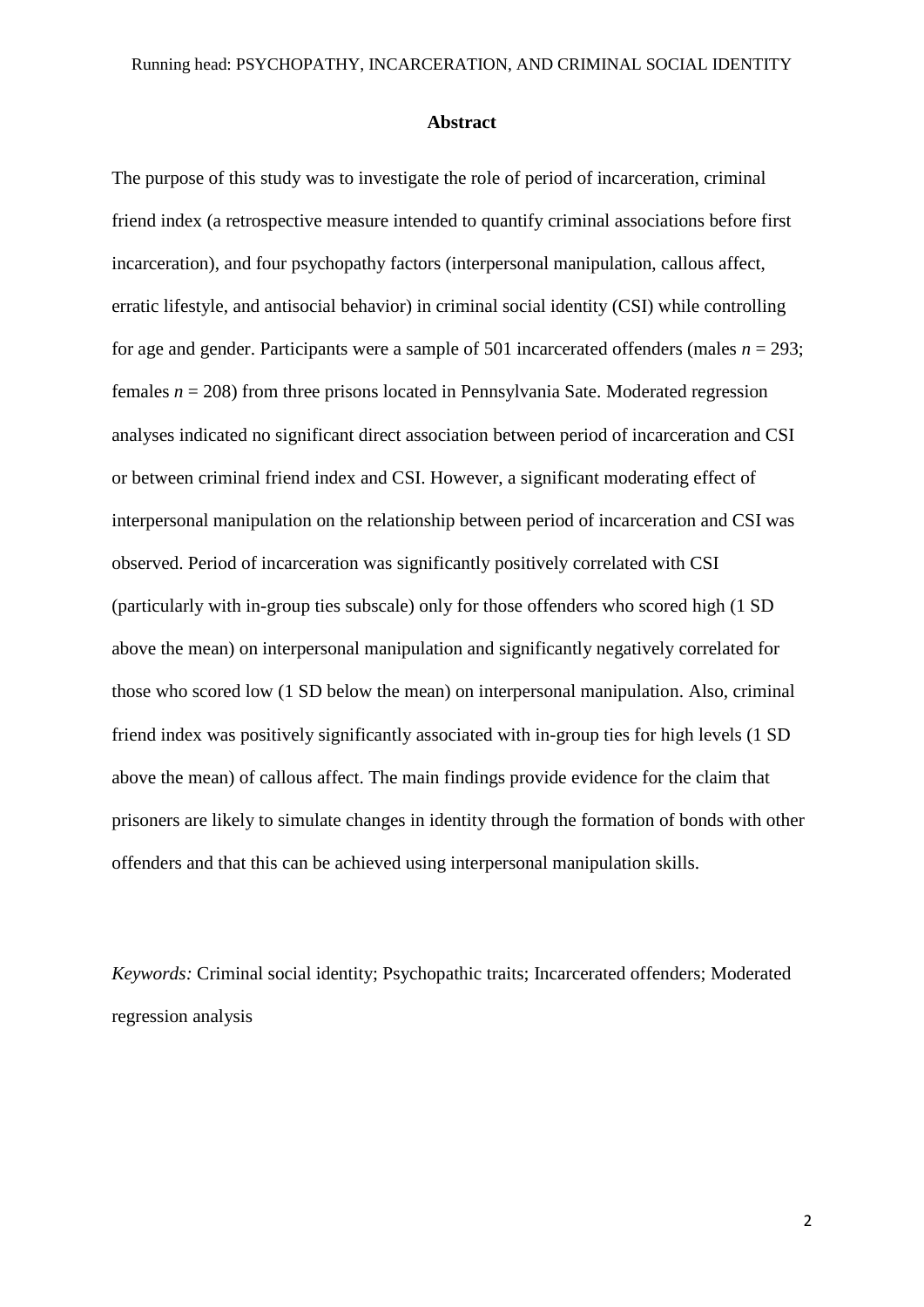Exposure to criminal environment and criminal social identity in a sample of adult prisoners: The moderating role of psychopathic traits

Identity is composed of meanings that an individual assigns to the roles they play in different social contexts and can be renegotiated in the process of interaction with others as and when needed (Stryker & Burke, 2000). Turner (1982) distinguished between two types of identities: personal and social. Personal identity accentuates an individual's uniqueness and is most resistant to change. Behavior which arises as a function of personal identity is largely guided by psychological variables. Social identity, on the other hand, is determined by categorybased processes, stresses an individual's similarities with the reference group, and positions them "within structured social arrangements" (Vryan, Adler, & Adler, 2003, p. 371).

Social Identity Theory (SIT; Tajfel & Turner, 1979) is concerned with the latter and was developed to explain prejudice, discrimination, and behavior in intergroup relations (Hogg & Reid, 2006). SIT posits that people strive to attain a positive social identity in order to protect their self-esteem and that this can be achieved through favorable comparisons between in-group and out-group members - a process referred to as in-group favoritism (Tajfel & Turner, 1979). Since positive social identity is the source of self-enhancement, in the event of an unsatisfactory outcome of such an evaluation, individuals may choose to leave their reference group or distance themselves from its members (Hogg & Reid, 2006). Another conceptual framework, Self-Categorization Theory (SCT; Turner, Hogg, Oakes, Reicher, & Wetherell, 1987), derived from SIT, focuses on social cognitive processes which influence people's identification with certain groups, the propensity towards construing oneself in group terms, and the readiness to manifest group behaviors. SCT identities selfcategorizations to be central in the formation of both personal and social identities. To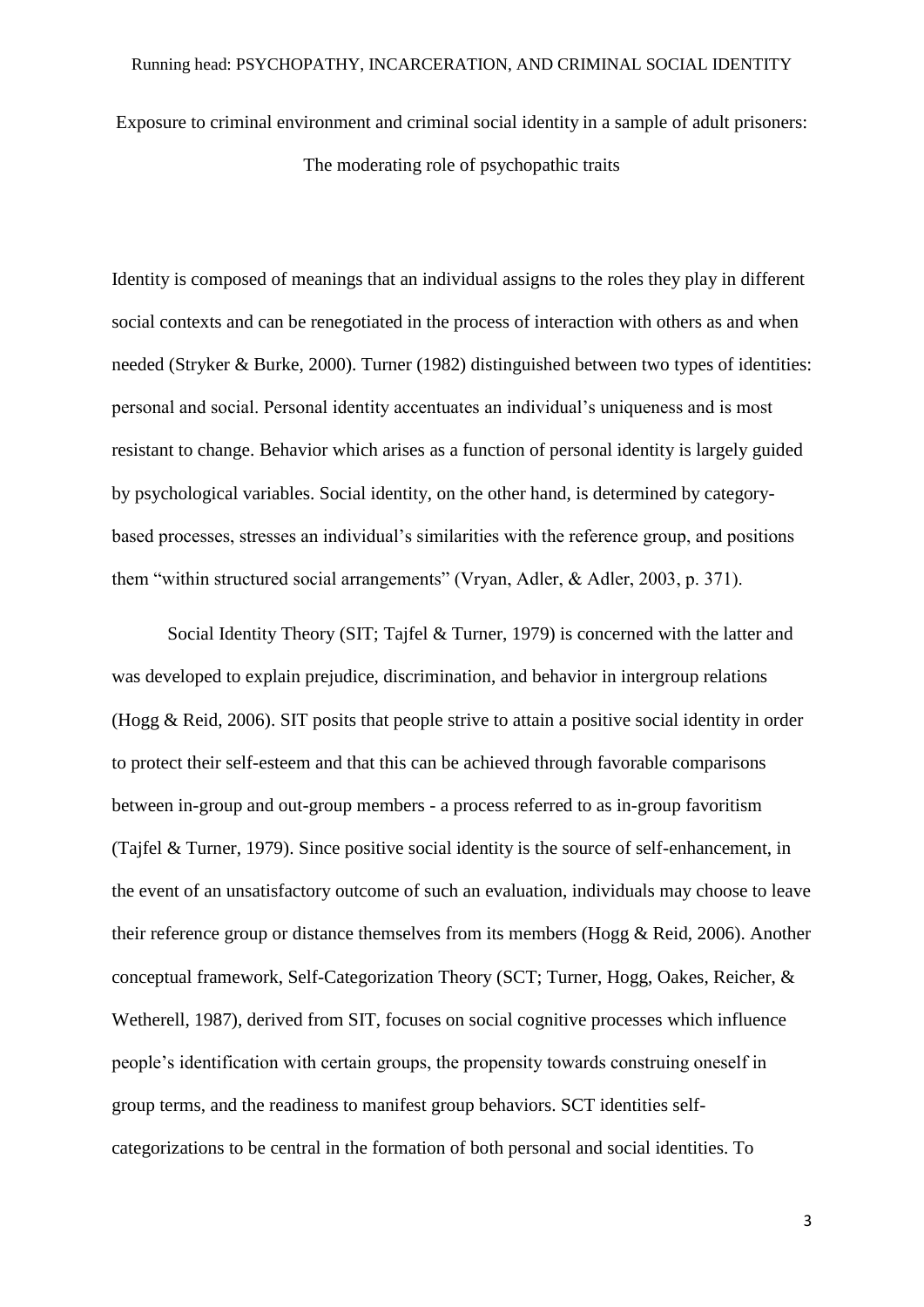#### Running head: PSYCHOPATHY, INCARCERATION, AND CRIMINAL SOCIAL IDENTITY

elaborate, people tend to classify themselves and others into certain social categories, such as gender, nationality, or religious affiliation, which provides an important cognitive structure helpful in ordering the social environment. The process of categorization affects one's selfconcept, feelings, and behaviors (Hogg & Reid, 2006).

The concepts of SIT and SCT have formed the basis for the development of Criminal Social Identity (CSI; Boduszek & Hyland, 2011) theory and its updated version, the Integrated Psychosocial Model of Criminal Social Identity (IPM-CSI; Boduszek, Dhingra, & Debowska, in press), which explain the etiology and consequences of identity within a specific social group. Based on Cameron's (2004) earlier research into the factor structure of the measure of social identity, the model of CSI was proposed to be composed of three dimensions, namely cognitive centrality, in-group affect, and in-group ties. Cognitive centrality stresses the cognitive importance of belonging to a particular group. Criminal identity for individuals scoring high on this aspect of CSI is seen as central to their selfconcept, which renders them more likely to endorse the group norms and act accordingly even in the absence of other group members. In-group affect refers to the positive emotional valence of belonging to a criminal group and is argued to be developed to reduce anxiety associated with the discrepancy between ideal and actual self. The final factor, in-group ties, pertains to the psychological perception of resemblance and emotional connection with other members of a particular group. Individuals with strong in-group ties are persistently readier to display behaviors condoned by the group in order to demonstrate their conformity (Boduszek, Adamson, Shevlin, & Hyland, 2012a; Boduszek, Adamson, Shevlin, Mallett, & Hyland, 2013b; Boduszek, O'Shea, Dhingra, & Hyland, 2014).

Socio-psychological processes which influence the emergence of criminal identity include associations with criminal friends, perceptions of self-esteem, and childhood experiences (e.g., peer rejection and dysfunctional family environment) (Boduszek & Hyland,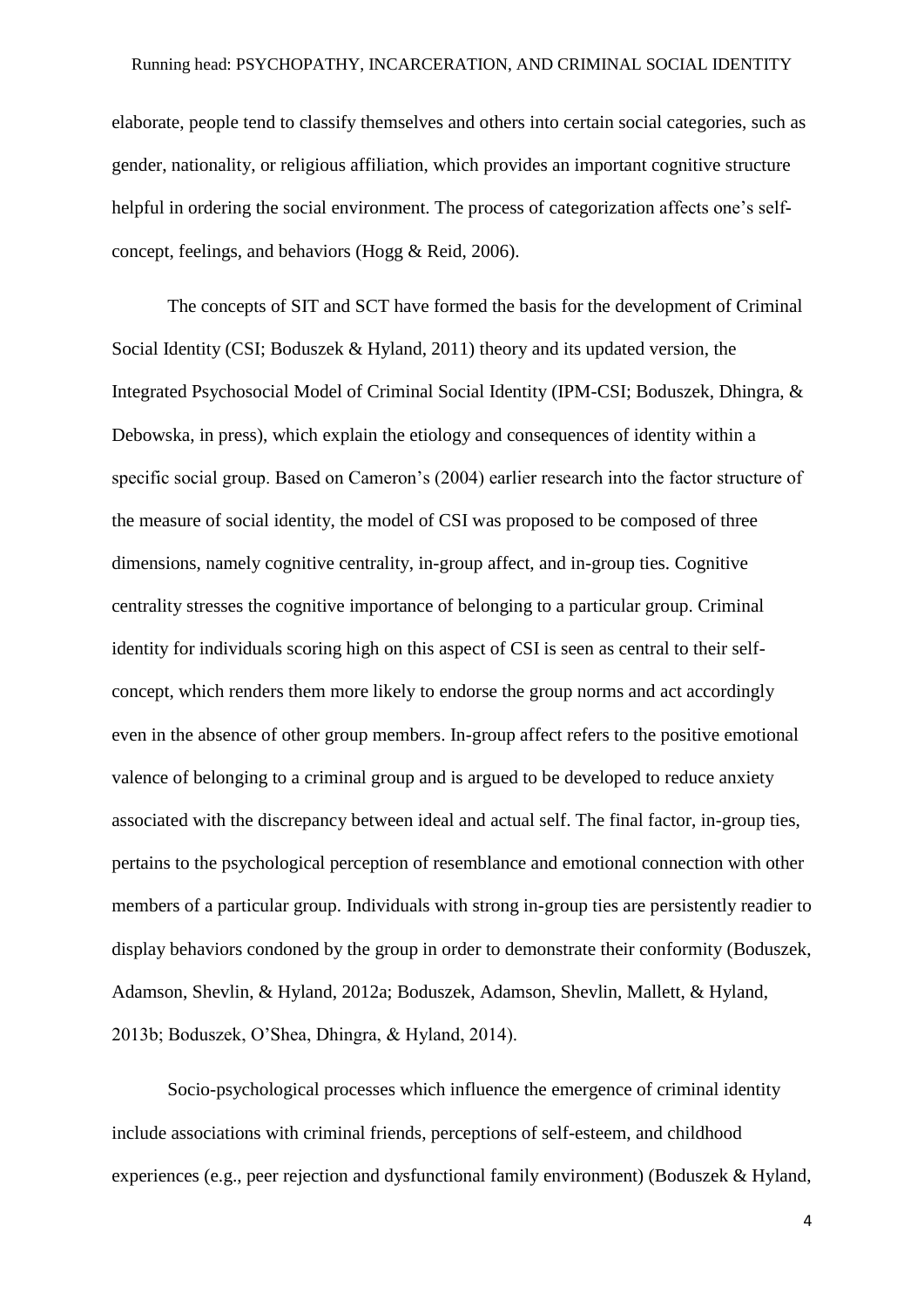2011; Boduszek *et al*., 2013b). Moreover, the higher the degree of identification with antisocial friends, the greater the likelihood of developing criminal cognitive structures and engaging in criminal behavior (Boduszek & Hyland, 2012; Boduszek, Hyland, Pedziszczak, & Kielkiewicz, 2012c; Holsinger, 1999; Simourd, 1997, 1999). To date, research in the area of CSI has been conducted with male samples only, however, some studies have suggested that females are more likely to form stronger bonds and identification with in-group members because of the greater need to belong (e.g., Brown, Condor, Matthews, Wade, & Williams, 1986; Brown & Lohr, 1987; Kiesner, Cadinu, Poulin, & Bucci, 2002; Newman, Lohman, & Newman, 2007). Women were also reported to have wider social networks from which they garner help and encouragement (Friborg, Barlaug, Martinussen, Rosenvinge, & Hjendal, 2005; Friborg, Hjemdal, Rosenvinge, & Martinussen, 2003). As such, it appears that female prisoners may be more susceptible to group socialization processes.

CSI was also found to have important psycho-social and mental health implications. Specifically, criminal identity was reported to predict criminal thinking style (Boduszek, Adamson, Shevlin, Hyland, & Bourke, 2013a; Boduszek, Shevlin, Adamson, & Hyland, 2013d). Cognitive centrality correlated significantly with violent criminal behavior, whereas increased in-group affect was associated with non-violent criminal behavior (Boduszek, Hyland, Bourke, Shevlin, & Adamson, 2013c). Using a sample of 415 incarcerated juvenile offenders, Shagufta, Boduszek, Dhingra, and Palmer (2015) found high in-group affect to serve as a protective factor against suicide ideation.

It has been indicated that environmental factors, such as being subject to incarceration, can affect an individual's cognitive processes (Clemmer, 1940). For example, Rhodes (1979) found that incarcerated offenders, due to the constant exposure to other prisoners, tend to develop deviant attitudes while serving their sentence. In another study with Polish male prisoners and a sample of males drawn from the general population, a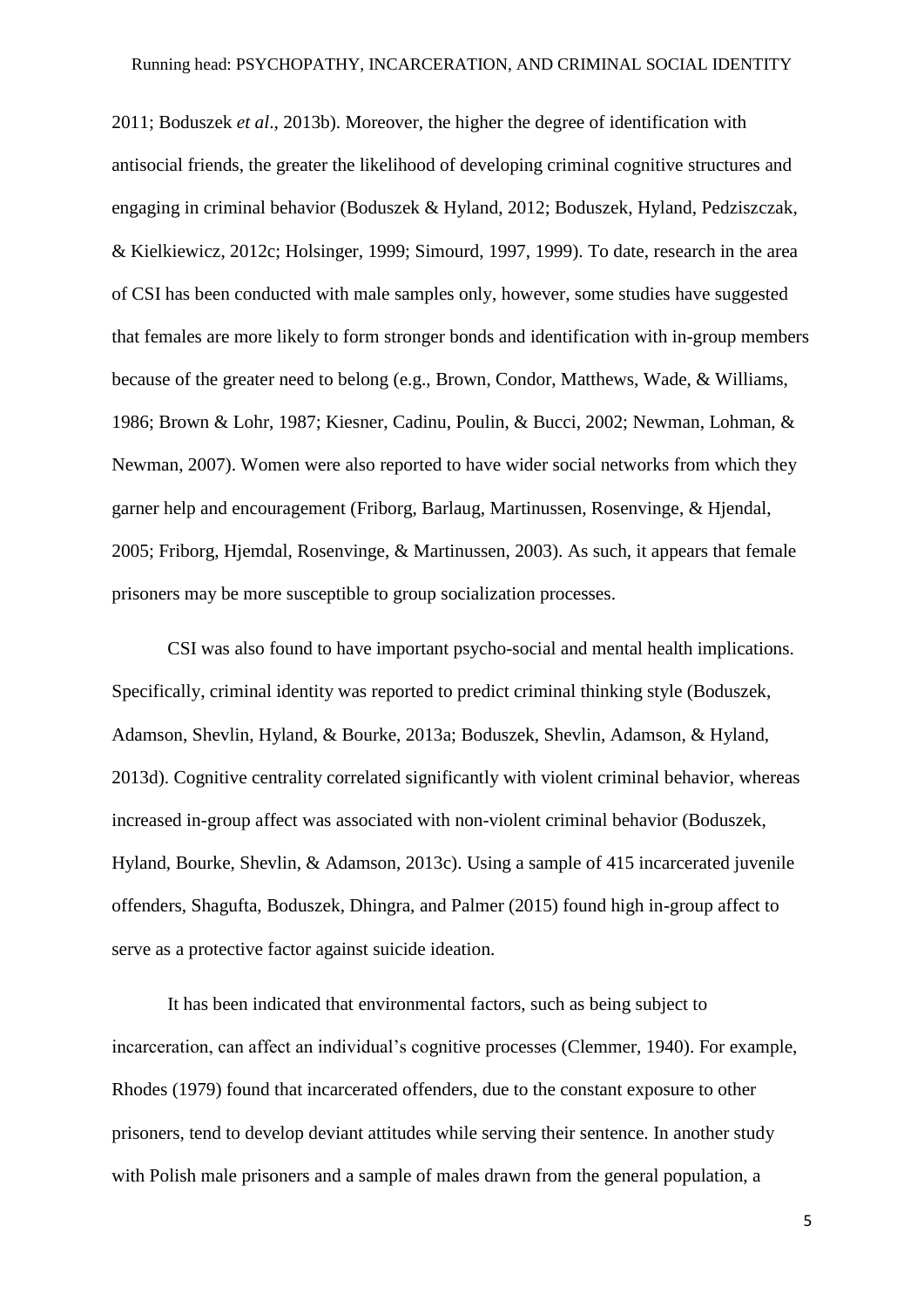positive significant effect of imprisonment on cognitive distortions pertaining to rape and rape victims was found (Debowska, Boduszek, Dhingra, & DeLisi, in press). Consequently, prisoners seem to be subject to group socialization processes akin to those found among community-based groups and may develop an identification with the group's values. Importantly, since SIT predicts that, prior to the acquisition of group attitudes, social identity must be formed (Boduszek *et al*., 2013a; Tajfel & Turner, 1979), a similar effect of incarceration on CSI can be expected. Indeed, Boduszek *et al*. (2014) found a significant effect of the number of arrests on CSI within a sample of male recidivistic offenders. A more recent empirical investigation among 126 male juvenile offenders incarcerated in prisons in Khyber Pakhtunkhwa (Pakistan) aimed to examine how primary psychopathy (incorporating affective and interpersonal features, as indexed by the Levenson Self-report Psychopathy Scale, Levenson, Kiehl, & Fitzpatrick, 1995) may interact with period of confinement to predict Criminal Social Identity (CSI) scores, while controlling for covariates (Boduszek, Dhingra, & Debowska, 2016). The results demonstrated that period of confinement had a significant positive effect on the formation of criminal identity but only for those participants who scored higher (1 SD above the mean) on primary psychopathy.

Indeed, it appears that personality traits should be examined in relation to the formation of criminal identity. Using a sample of Irish ex-prisoners, Boduszek, McLaughlin, and Hyland (2011) found psychoticism to be a strong predictor of criminal cognitions. Two personality traits (Extraversion and Psychoticism) were also reported to form significant associations with criminal thinking style, a construct strongly related with criminal social identity (Boduszek, Adamson, Shevlin, & Hyland, 2012b). Importantly, the Integrated Psychosocial Model of Criminal Social Identity (IPM-CSI; Boduszek *et al*., in press) posits that exposure to criminal environment before first incarceration (such as having criminal friends) may affect the development of CSI, especially in the presence of certain personality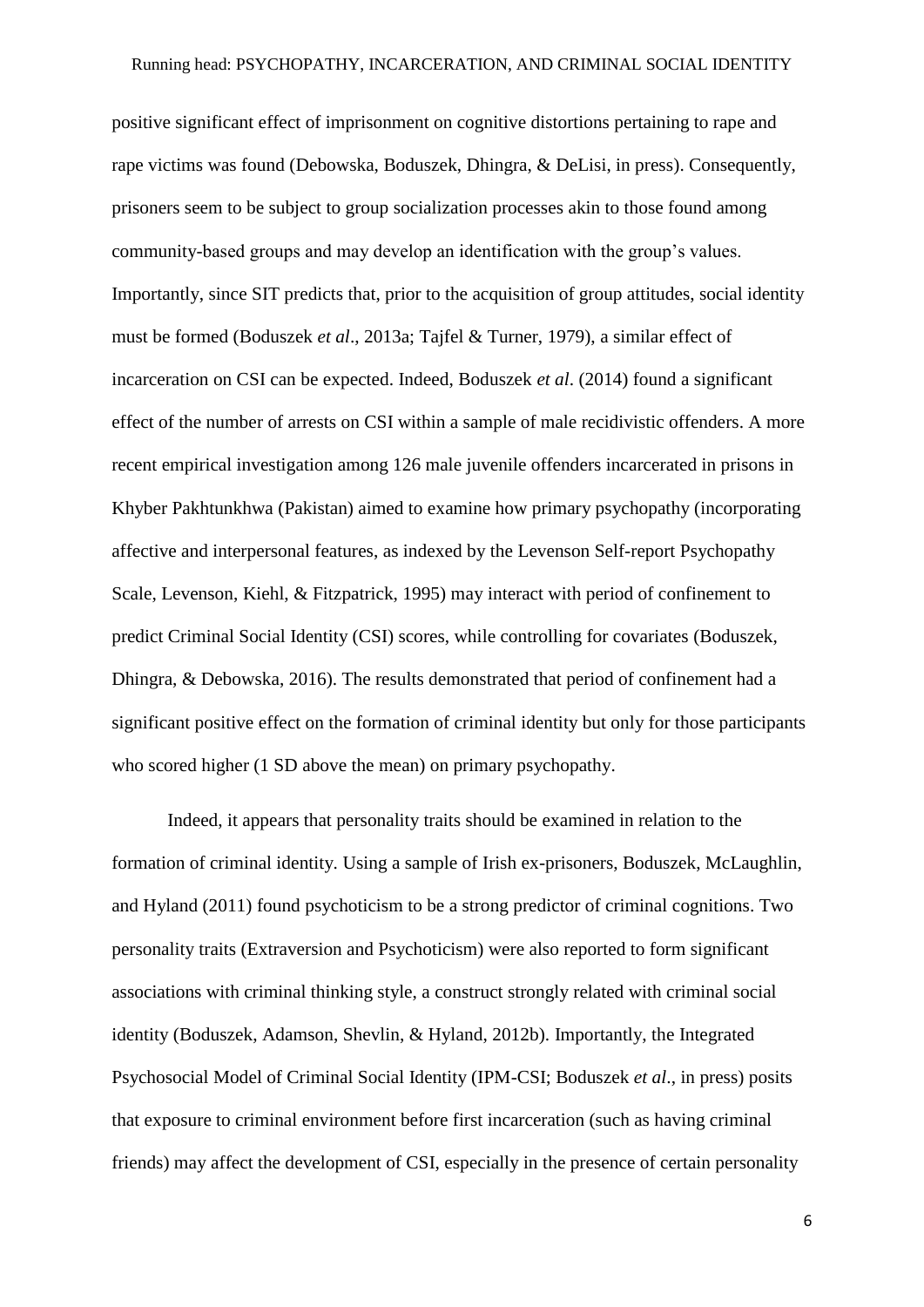#### Running head: PSYCHOPATHY, INCARCERATION, AND CRIMINAL SOCIAL IDENTITY

moderators (e.g., psychopathic traits). Therefore, given the theoretical framework and previous empirical findings, the paucity of research into the role of personality traits in CSI appears to be an important omission which ought to be addressed.

Furthermore, although identities can be re-constructed, people are motivated to keep their self-conceptions stable in order to maintain harmony (Weigert & Gecas, 2003). For the purpose, they are likely to employ the strategy of selective affiliation, i.e. interacting with similar others (Swann, 1987). However, selective affiliation is not available in all social contexts, for example in prison settings, where membership is not voluntary. Consequently, should prolonged discrepancies between self-concept and environment appear, new selfrelevant meanings can be created, which leads to identity change (Burke, 2006). Nevertheless, it is important to note here that identity change due to social adaptation is not simply a passive response to environmental stimuli (Bakker, 2005). Instead, people are likely to *manipulate* this change by recognizing what they want, establishing a goal, and deciding on an appropriate course of action which would bring them closer to the desired object (Blumer, 1966). In line with Tajfel and Turner's (1979) assumption that positive social identity is necessary for self-enhancement, Goffman (1963, 1990) argued that self manages impressions of others and attempts at self-presentation which elicits positive evaluations. In light of this argument, it appears that criminal identity can be developed if categorizing self as a part of criminal group is seen as *advantageous*. Based on previous research findings by Boduszek *et al*. (2016), it may also be suggested that those more skilled at interpersonal manipulation, will be more likely to adapt to social norms provided by prison settings and develop a criminal identity. Even though the researchers considered interpersonal (e.g., grandiosity, deceitfulness, and superficial charm) and affective (e.g., low empathy, lack of remorse, emotional shallowness, and a failure to accept personal responsibility) features of psychopathy as a single dimension, other empirical studies demonstrated that those traits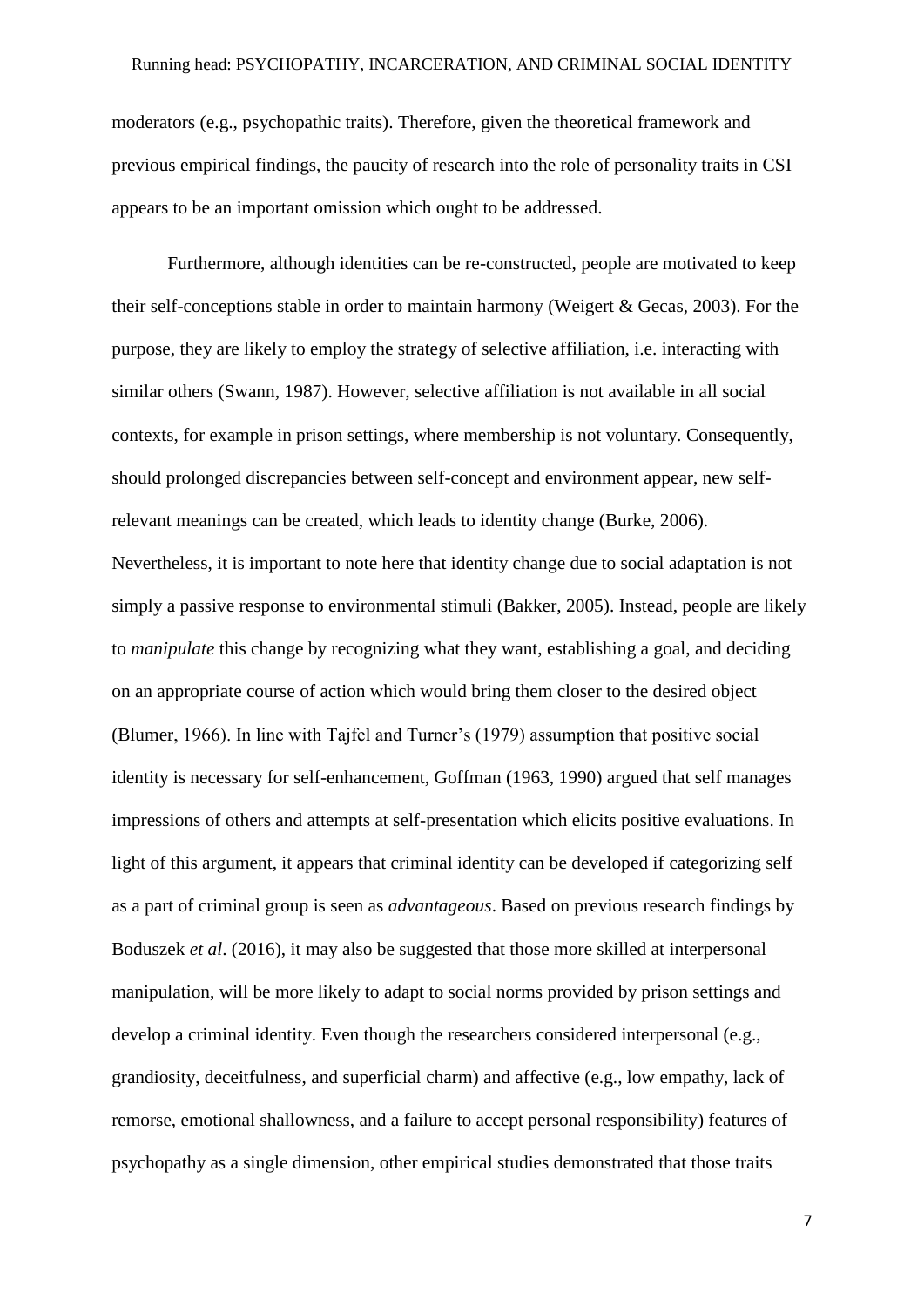#### Running head: PSYCHOPATHY, INCARCERATION, AND CRIMINAL SOCIAL IDENTITY

correlate differently with external variables, such as reactive aggression, rape myth acceptance, as well as self-injurious thoughts and behavior (e.g., Debowska, Boduszek, Kola, & Hyland, 2014; Debowska, Mattison, & Boduszek, 2015; Debowska & Zeyrek Rios, 2015; Dhingra, Boduszek, Palmer, & Shevlin, 2015). Accordingly, in order to test the hypothesis that interpersonal manipulation and callous affect may be significantly related to the formation of criminal identity, future research in the area of CSI should include interpersonal and affective dimensions of psychopathy as separate components.

### **Current study**

Given the evidence that interaction between incarceration and psychopathic traits may lead to the intensification of CSI within a youth offending sample from Pakistan (Boduszek *et al*., 2016), it appears crucial that the concept is further examined within adult Western prison population. Although research in the area is growing, still little is understood about the psycho-social factors having an impact on CSI in prison populations. Further, there is a lack of research looking at personality traits in relation to social identity in prison contexts. Thus, in the current study, we examine the effect of period of incarceration, criminal friend index (a retrospective measure intended to quantify criminal associations before first incarceration), and four psychopathy facets (interpersonal manipulation, callous affect, erratic lifestyle, and antisocial behavior) on CSI while controlling for gender and age. Based on theory and previous studies, we expected to find a significant positive effect of criminal friends and period of incarceration on CSI, however, we also predicted that the associations would be moderated by psychopathic traits.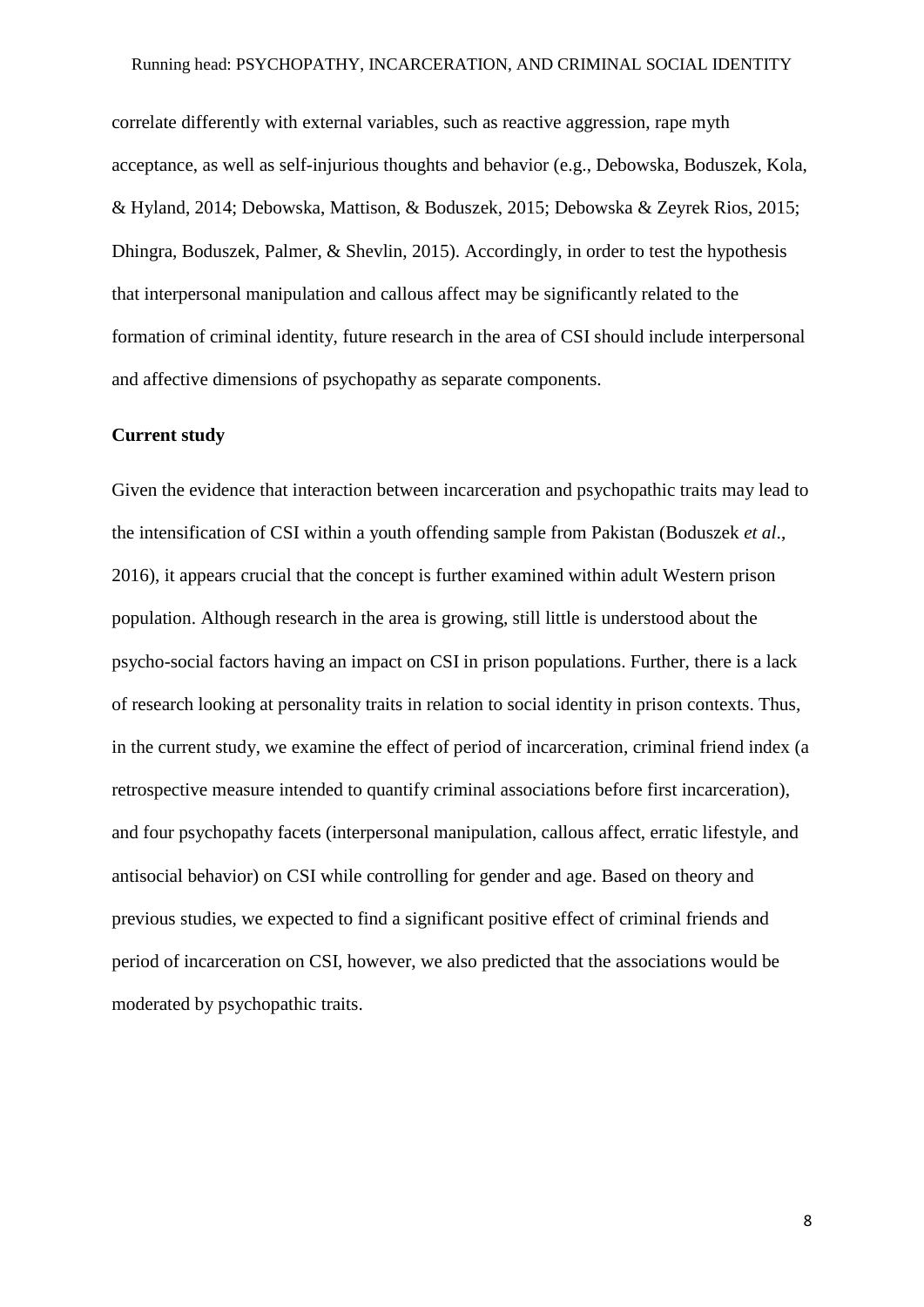#### **Method**

## **Participants**

The opportunistic sample included 501 offenders incarcerated in three prisons in Pennsylvania State (male maximum security prison  $n = 131$ , male medium security prison  $n =$ 161 and female maximum security prison  $n = 208$ ). The sample consisted of 141 first time offenders, 266 repeated offenders, 80 with life sentence and 14 on death row. In the final analysis the sample size was further reduced to 458 after pairwise deletion of missing data (data were missing at random, Little's MCAR test; chi-square  $= 254.40$ ,  $df = 234$ ,  $p = .17$ ). The respondents ranged in age from 19 to 76 ( $M = 39.53$ ,  $SD = 11.79$ ). Most offenders (56.8%) come from urban areas. Participants were Caucasian (55.7%), African American  $(26.1\%)$  or Hispanic  $(5.5\%;$  other = 12.7%). The frequency of imprisonment reported by offenders ranged from 1 to 22 times  $(M = 3.76; SD = 4.97)$ .

## **Procedure**

Ethical approval was granted by the Pennsylvania Department of Corrections review board. Authors in collaboration with the Prison Service selected three prisons for participation in the study (male maximum security prison, male medium security prison, and female maximum security prison). Surveys were posted to all blocks within selected prisons and distributed to inmates using opportunistic method. Given inmates' standing as a vulnerable population and the potential that they may feel compelled to participate, it was made clear both in the consent form and verbally (by the prison personnel) that participation is voluntary without any form of reward. In addition, inmates were informed that they should not participate in the study if they cannot read, however, they did not have to inform data collectors of the specific reason for not participating in the study. Inmates consenting to participate were told that all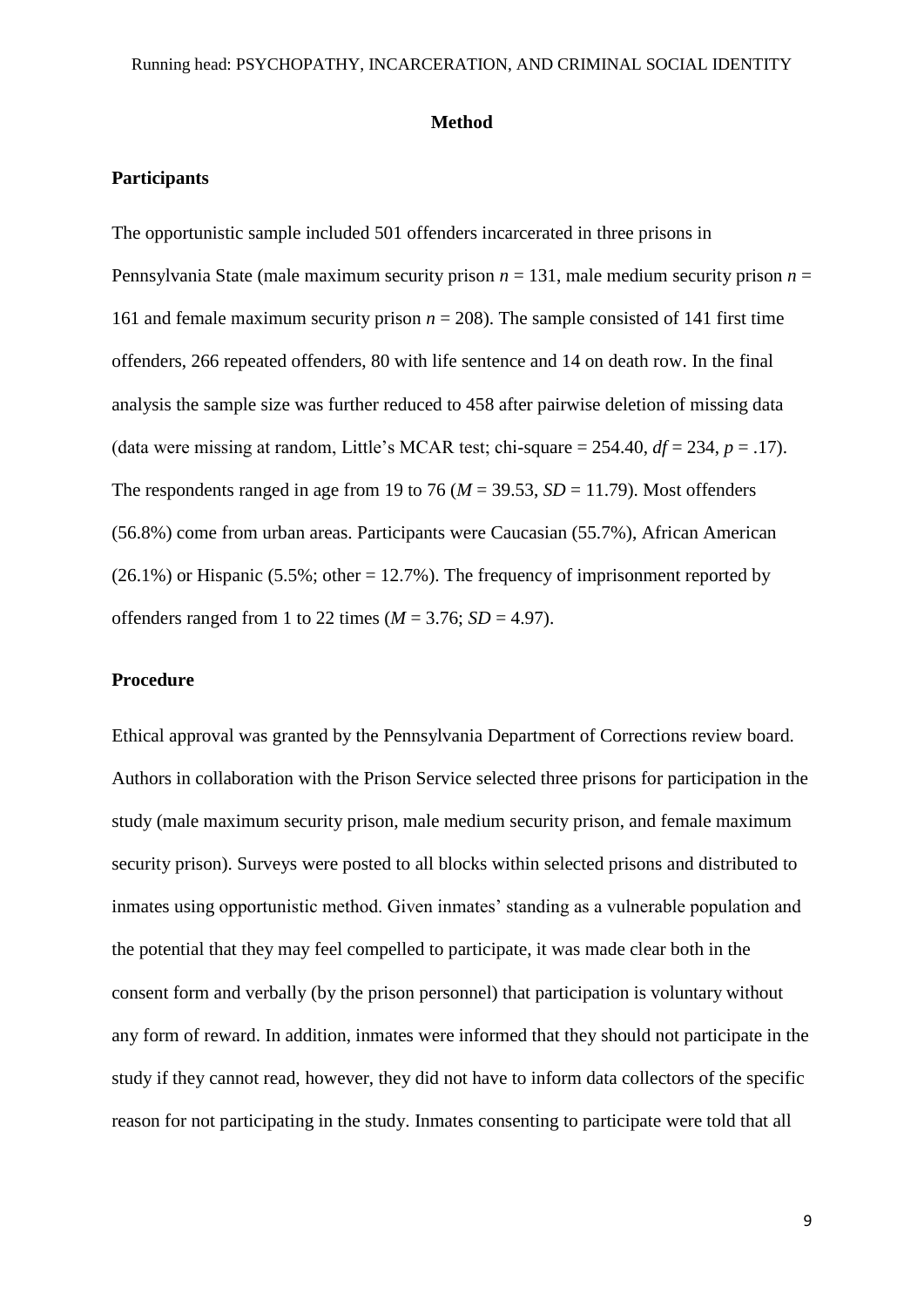information they provided in this study was anonymous and that they could withdraw from the study at any time until the survey submission.

#### **Materials**

*The Measure of Criminal Social Identity* (MCSI; Boduszek *et al*., 2012a) consists of eight items and is based on Cameron's (2004) Three-dimensional Strength of Group Identification Scale. Each item is scored on a 5-point Likert scale (1= *strongly disagree* to 5 = *strongly agree*)*.* Scores range from 8 to 40, with higher scores indicating higher levels of criminal social identity. The scale is composed of three subscales: cognitive centrality (three items) subscale measures the psychological salience of a criminal's group identity; in-group affect (two items) subscale measures a criminal's felt attitude toward other in-group criminals; and in-group ties (three items) subscale measures the level of personal bonding with other criminals. In the present sample, Cronbach's alphas were all acceptable (cognitive centrality = .69; in-group affect = .71; and in-group ties = .72)

*Self-Report Psychopathy Scale-Short Form* (SRP-SF; Paulhus, Neumann, & Hare, in press) was used to assess self-reported psychopathic traits. The original SRP-III, generated on the basis of the Psychopathy Checklist-Revised (PCL-R; Hare, 1991), is a 64-item measure that yields a total score as well as four subscale scores. Paulhus *et al*. (in press) also developed a shortened, 29-item form of the scale (SRP-SF) in order to reduce the administration time. For the purpose of the current study, the abbreviated version of the measure was used. The scale consists of four subscales: interpersonal manipulation (IPM;  $\alpha$  = .78), callous affect (CA;  $\alpha$  = .70), erratic lifestyle (ELS;  $\alpha$  = .72), and antisocial behavior (ASB;  $\alpha$  = .68). Items are scored on a 5-point Likert scale (1 = *strongly disagree* to 5 = *strongly agree*). Scores for IPM, CA, and ELS subscales range from 7 to 35 and from 8 to 40 for ASB subscale, with higher scores reflecting higher levels of psychopathic traits. Previous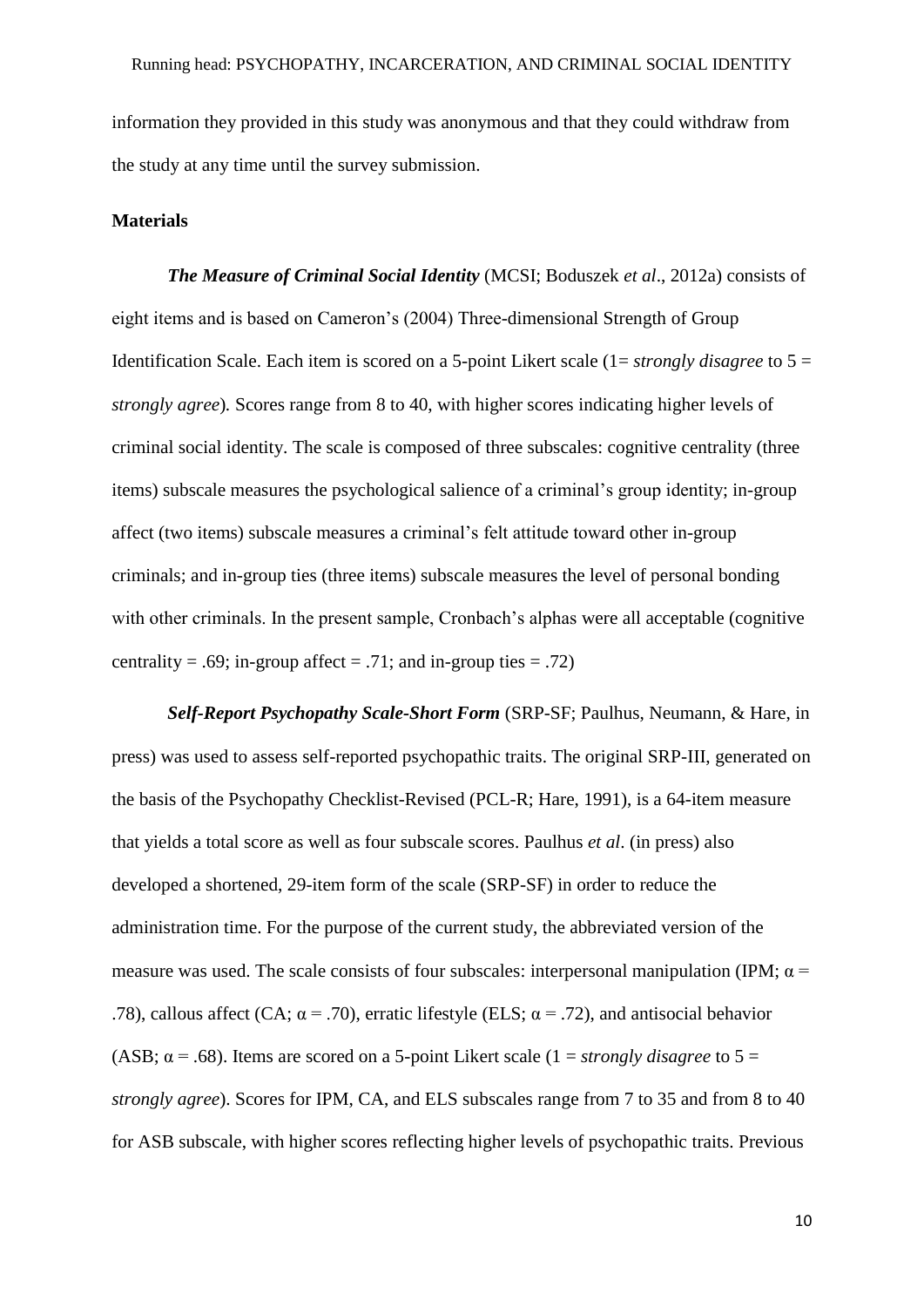factor analytic work revealed a good fit for the four-factor model of the SRP-SF (e.g., Declercq, Carter, & Neumann, 2015; León-Mayer, Folino, Neumann, & Hare, 2015).

*Criminal Friend Index* (CFI; Mills & Kroner, 1999) is a measure intended to quantify criminal associations. Respondents are asked to recall three friends they spent most of their free time with before first incarceration (0%-25%, 25%-50%, 50%-75%, 75%-100%). Additionally, participants are asked to answer four questions in relation to the degree of the criminal involvement of their friends: (1) Has this person ever committed a crime?; (2) Does this person have a criminal record?; (3) Has this person ever been to prison; (4) Has this person tried to involve you in a crime?. This measure is calculated by assigning a number of one to four to the percentage of time options available for each identified associate. That number is then multiplied by the number of *yes* responses to the four questions of criminal involvement. Each of the resulting scores is added together to produce the Criminal Friend Index (possible range of scores from 0 to 48).

#### **Analysis**

Descriptive statistics, Pearson product-moment correlation coefficients, and regression analysis were calculated using SPSS 22. A hierarchical moderated multiple regression analyses, as the recommended method for testing interaction effects (Cohen & Cohen, 1983), were applied in order to investigate the moderating role of four psychopathy factors in the relationship between time in prison and CSI total score and criminal friend index and CSI total score (as well as three dimensions of CSI: cognitive centrality, in-group affect, and ingroup ties), while controlling for gender of offenders and age. Simple slopes for the relationship between time in prison and CSI, as well as criminal friend index and CSI were investigated for low (1 SD below the mean), medium (mean), and high (1 SD above the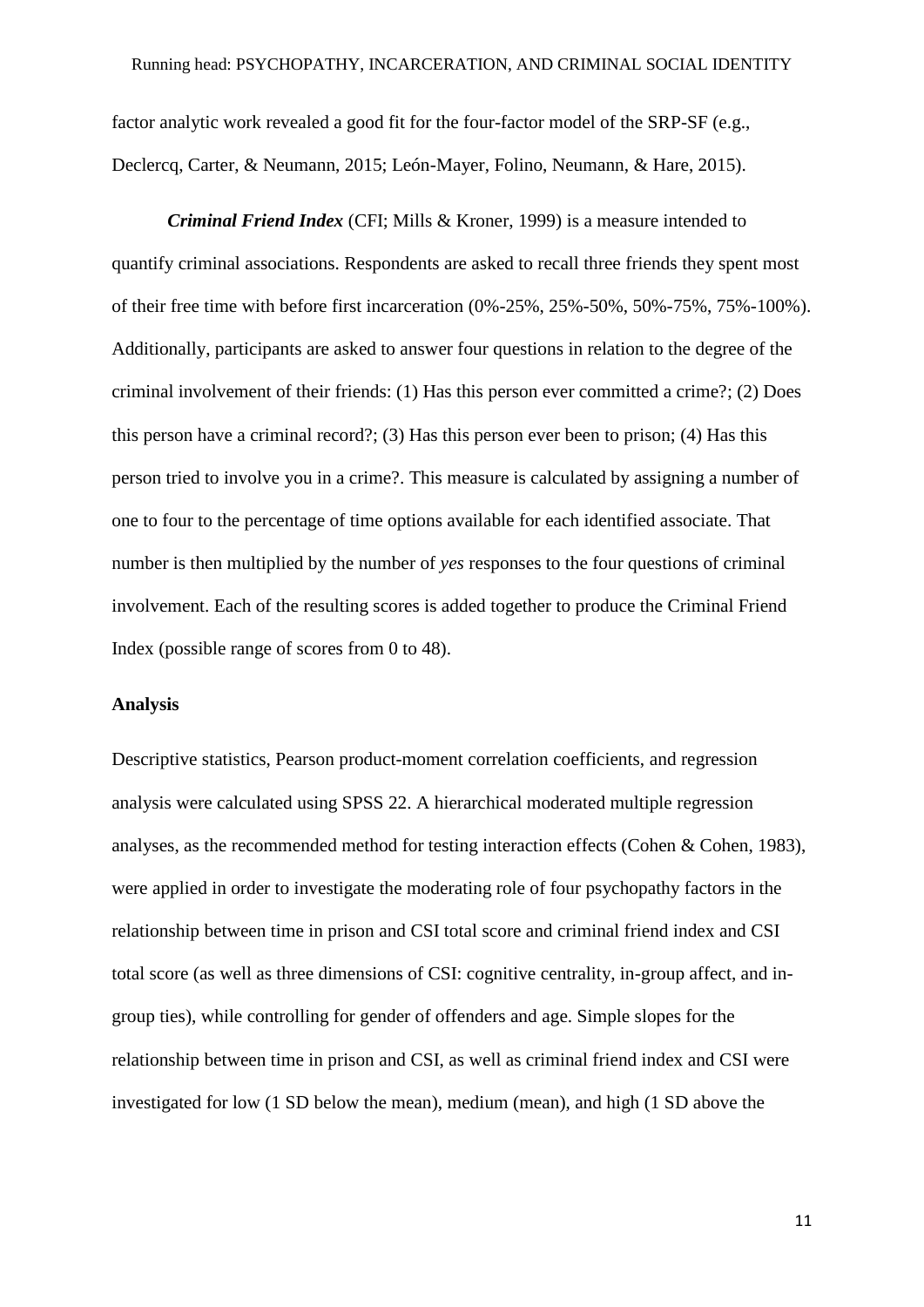mean) levels of psychopathic traits (interpersonal manipulation) using ModGraph 3.0 (Jose, 2013). Only standardized solution was reported.

## **Results**

## **Descriptive statistics and correlations**

Bivariate correlations and descriptive statistics including means (*M*) and standard deviations (*SD*) for interpersonal manipulation, callous affect, erratic lifestyle, antisocial behavior, time in prison, criminal friends, cognitive centrality, in-group affect, in-group ties, and age are presented in Table 1. Prisoners in the current sample revealed moderate levels of criminal social identity and psychopathy, with the highest scores on the antisocial behavior and erratic lifestyle dimensions of psychopathy.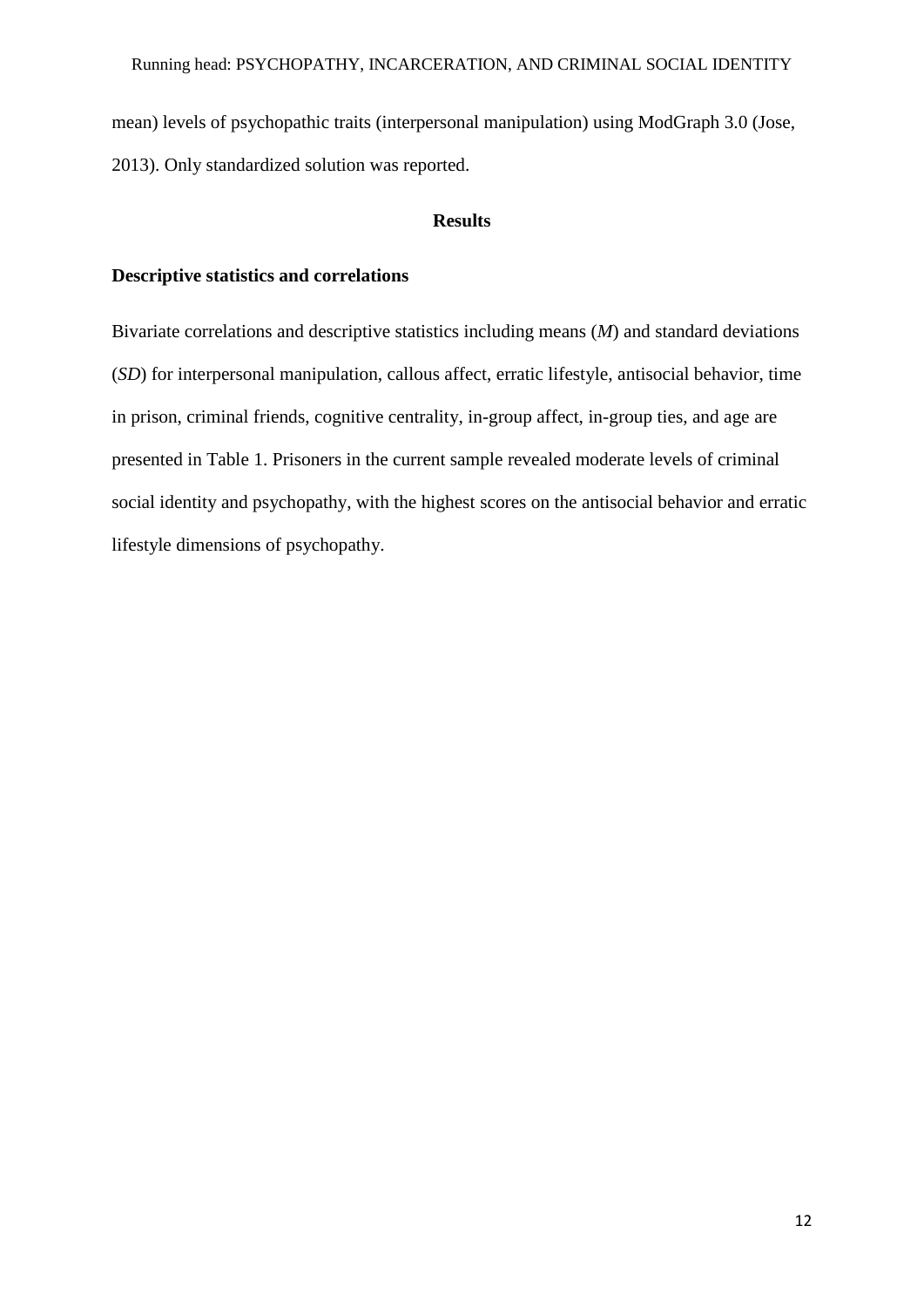# Running head: PSYCHOPATHY, INCARCERATION, AND CRIMINAL SOCIAL IDENTITY

# Table 1

 $\overline{a}$ 

| Variable                             | <b>ELS</b>                 | ASB                       | CA                        | <b>IPM</b>               | ${\rm TP}$               | <b>CFI</b>                 | $\mathbf C$          | $\mathbf{A}$          | $\mathbf T$                | Age          |
|--------------------------------------|----------------------------|---------------------------|---------------------------|--------------------------|--------------------------|----------------------------|----------------------|-----------------------|----------------------------|--------------|
| Erratic Lifestyle (ELS)              |                            |                           |                           |                          |                          |                            |                      |                       |                            |              |
| <b>Antisocial Behaviour</b><br>(ASB) | .59***<br>(.53/.65)        |                           |                           |                          |                          |                            |                      |                       |                            |              |
| Callous Affect (CA)                  | $.58***$<br>(.52/.64)      | $.51***$<br>(.44/.58)     |                           |                          |                          |                            |                      |                       |                            |              |
| Interpersonal<br>Manipulation (IPM)  | $.58***$<br>(.52/.64)      | $.57***$<br>(.51/.63)     | $.62***$<br>(.56/.67)     | $\mathbf{1}$             |                          |                            |                      |                       |                            |              |
| Time in Prison (in<br>months; TP)    | .09<br>$(-.01/.18)$        | $.14**$<br>(.05/.23)      | $-.02$<br>$(-.11/07)$     | $-.02$<br>$(-.11/07)$    |                          |                            |                      |                       |                            |              |
| Criminal Friend Index<br>(CFI)       | $.31***$<br>(.23/.39)      | $.37***$<br>(.29/.45)     | $.22***$<br>(.13/.31)     | $.27***$<br>(.18/.35)    | $-.03$<br>$(-.12/06)$    |                            |                      |                       |                            |              |
| Cognitive Centrality (C)             | .06<br>$(-0.03/0.15)$      | $.14**$<br>(.05/.23)      | .01<br>$(-.08/.10)$       | $.10*$<br>(.01/.19)      | $-.01$<br>$(-.10/0.08)$  | .06<br>$(-.03/.15)$        |                      |                       |                            |              |
| In-group Affect $(A)$                | $.11*$<br>(.02/.20)        | $.22***$<br>(.13/.31)     | $.16***$<br>(.07/.25)     | $.19***$<br>(.10/.28)    | $.11*$<br>(.02/.20)      | .03<br>$(-.06/.12)$        | .04<br>$(-.05/.13)$  |                       |                            |              |
| In-group Ties $(T)$                  | $.40***$<br>(.32/.47)      | $.36***$<br>(.28/.44)     | $.26***$<br>(.17/.34)     | $.37***$<br>(.29/.45)    | $-.10*$<br>$(-.19/-.01)$ | $.28***$<br>(.19/.36)      | $.12*$<br>(.03/.21)  | $.29***$<br>(.20/.37) | 1                          |              |
| Age                                  | $-.31***$<br>$(-.39/-.23)$ | $-15***$<br>$(-.24/-.06)$ | $-18***$<br>$(-.27/-.09)$ | $-.10*$<br>$(-.19/-.01)$ | $.50***$<br>(.43/.57)    | $-.29***$<br>$(-.37/-.20)$ | .03<br>$(-.06/0.12)$ | .08<br>$(-.01/.17)$   | $-.24***$<br>$(-.32/-.15)$ | $\mathbf{1}$ |
| $\boldsymbol{M}$                     | 18.09                      | 20.91                     | 14.95                     | 14.18                    | 122.41                   | 11.45                      | 7.91                 | 2.59                  | 7.40                       | 39.53        |
| SD                                   | 5.42                       | 5.82                      | 4.58                      | 4.90                     | 109.09                   | 11.24                      | 2.55                 | 1.25                  | 2.63                       | 11.79        |

*Descriptive statistics (M and SD) and correlations (r with associated 95% Confidence Interval) for all continuous variables* 

*Note:* \*  $p < .05$ ; \*\*  $p < .01$ ; \*\*\*  $p < .001$ .  $M =$  mean; *SD* = standard deviation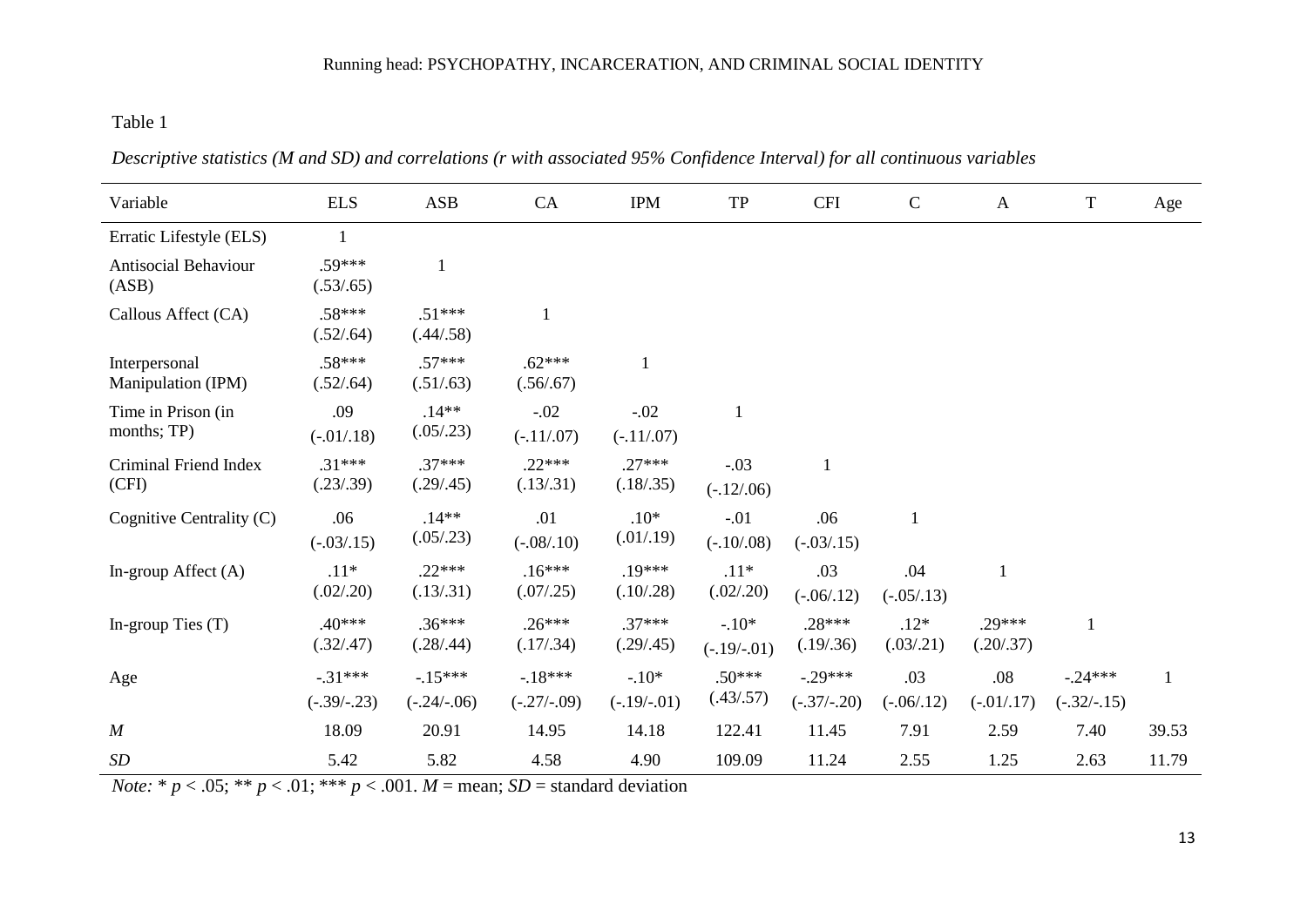#### **Moderated regression analysis with CSI as outcome variable**

Hierarchical moderated regression analysis was performed to investigate the moderating effect of four psychopathy dimensions scores on the relationship between time spent in prison and CSI total score, as well as criminal friend index and CSI total score, while controlling for gender of offenders and age. Preliminary analyses revealed no violation of the assumptions of normality, linearity, multicollinearity, and homoscedasticity.

In the first step of the analysis, six predictors were entered: time spent in prison, criminal friend index, erratic lifestyle, antisocial behavior, callous affect, and interpersonal manipulation. This model (model 1) was statistically significant ( $F_{(6, 421)} = 15.39, p < .001$ ) and explained 18%  $(R^2 = .18)$  of variance in CSI. Two psychopathy facets, antisocial behavior and interpersonal manipulation, made a significant unique contribution to the model (see Table 2). However, no significant relationship between either total time spent in prison and CSI or criminal friend index and CSI was observed.

The second step consisted of entering interaction terms, coding the interaction between time spent in prison and four psychopathy factors, and criminal friend index and four psychopathy factors, while controlling for gender of offenders and age. After entering the interaction terms and covariates, an additional 4% of variance in CSI was explained  $(R^2)$ *Change* = .04,  $p = .038$ ), and the final model (model 2) as a whole explained 22% of variance in CSI ( $R^2 = .22$ ;  $F_{(16, 411)} = 7.12$ ,  $p < .001$ ). Just as in model 1, antisocial behavior and interpersonal manipulation formed statistically significant direct relationship with CSI. Gender of offenders was negatively directly correlated with CSI scores, suggesting that males were significantly less likely to report CSI. Importantly, there was no significant direct relationship between time in prison and CSI scores. However, the relationship between interaction term (time in prison by interpersonal manipulation) and CSI was statistically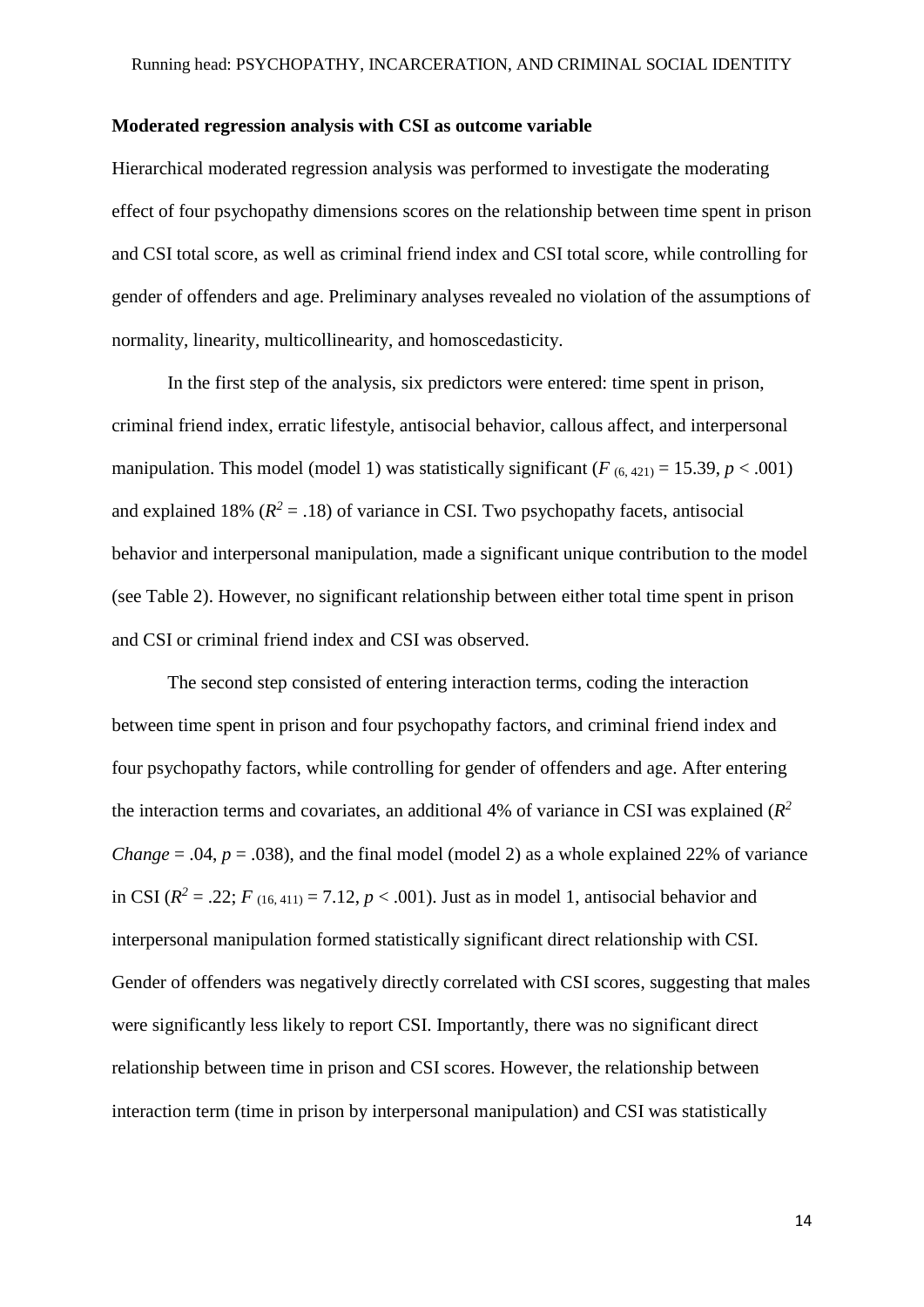significant, indicating that the effect of time spent in prison on CSI depends on the level of interpersonal manipulation psychopathy factor.

In order to investigate this moderating effect further, simple slopes for the relationship between time in prison and CSI were investigated for low (1 SD below the mean), medium (mean), and high (1 SD above the mean) levels of interpersonal manipulation (see Bate, Boduszek, Dhingra, & Bale, 2014; Boduszek *et al*., 2012b; Cohen & Cohen, 1983). For a graphical representation of moderating effects see Figure 1. Time in prison was positively significantly associated with CSI for high levels (+1 SD) of interpersonal manipulation ( $\beta$  = .18, 95% CI = .09/.27,  $SE = .09$ ,  $p < .05$ ). A negative significant association between time in prison and CSI was found for low levels (-1 SD) of interpersonal manipulation ( $\beta$  = -.20, 95%) CI =  $-0.21/-11$ , *SE* =  $0.09$ ,  $p < 0.05$ ). The association between time in prison and CSI for medium (mean) levels of interpersonal manipulation was negative yet statistically nonsignificant ( $\beta$  = -.01, 95% CI = -.11/.09, *SE* = .06,  $p > .05$ ). Therefore, the results suggest that the relationship between time spent in prison and CSI depends on levels of interpersonal manipulation while controlling for other covariates in the model.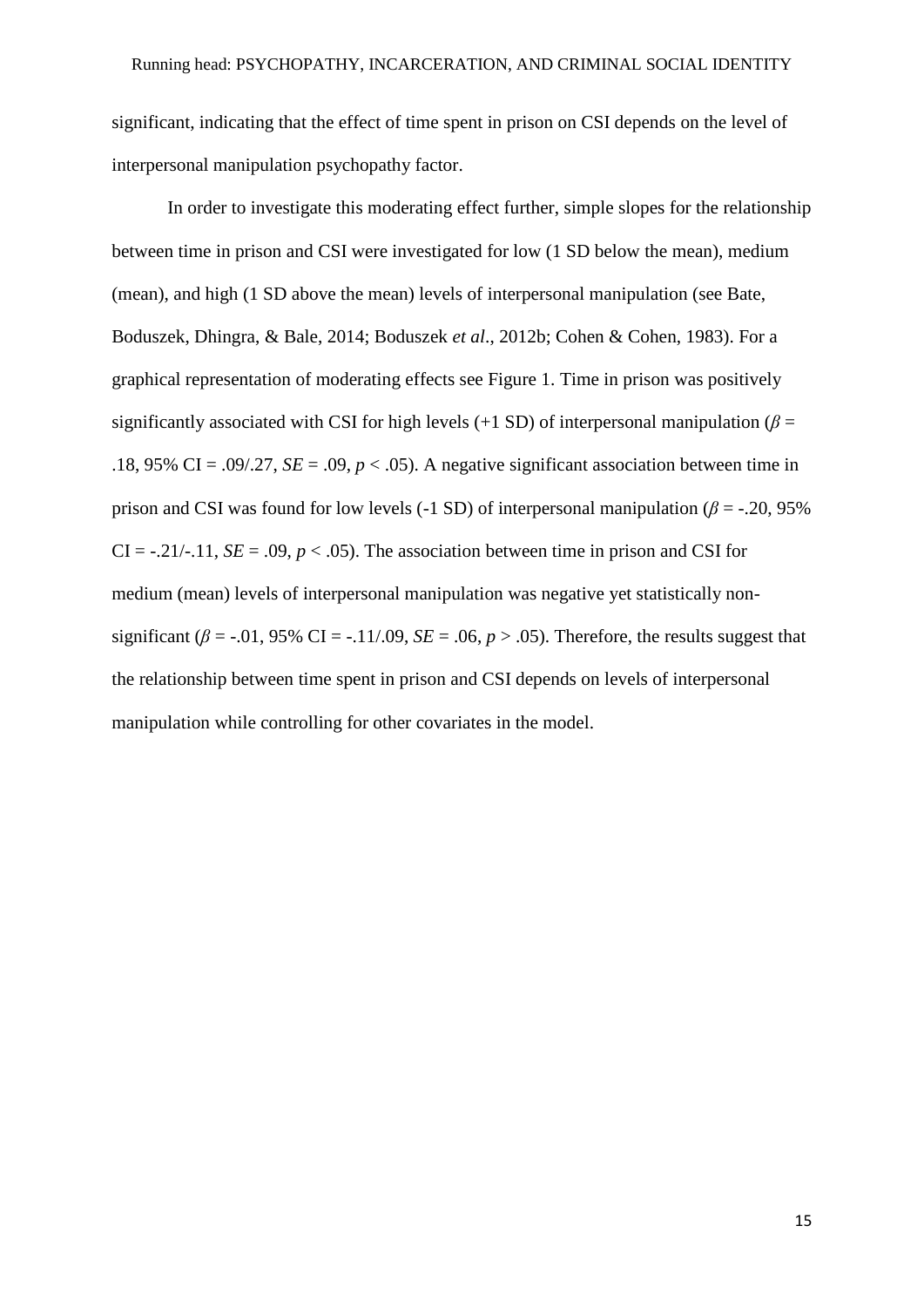

*Figure 1*. Moderating role of interpersonal manipulation in relationship between time spent in prison and CSI (criminal social identity) total score. Solid line with square markers = high (+1SD) interpersonal manipulation; dotted line with triangle markers = medium (mean) interpersonal manipulation; dashed line with cross markers = low (-1SD) interpersonal manipulation.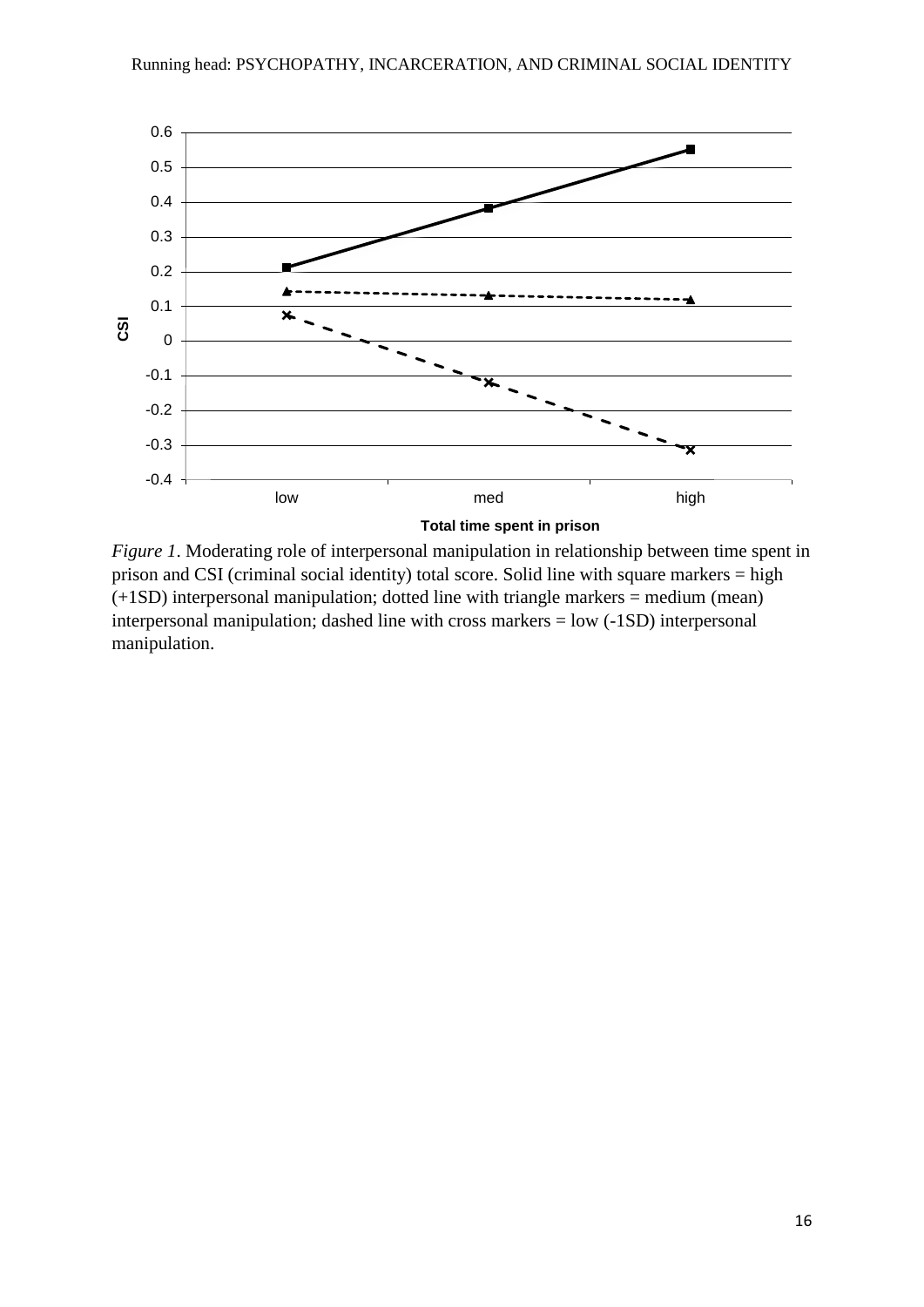|                |                                  | Criminal Social Identity | <b>Cognitive Centrality</b> | In-group Affect       | In-group Ties           |
|----------------|----------------------------------|--------------------------|-----------------------------|-----------------------|-------------------------|
|                | Model Variable                   | $\beta$ (95% CI)         | $\beta$ (95% CI)            | $\beta$ (95% CI)      | $\beta$ (95% CI)        |
| $\mathbf{1}$   | Erratic Lifestyle (ELS)          | $.09(-03/0.21)$          | $-.03 (-16/11)$             | $-.07 (-.20/06)$      | $.20(.08/.32)$ ***      |
|                | Antisocial Behaviour (ASB)       | $.22(.09/0.34)$ ***      | $.16(.03/.29)*$             | $.17(.05/.30)**$      | $.14(.03/.26)*$         |
|                | Callous Affect (CA)              | $-.11 (-.22/.01)$        | $-.12$ ( $-.24/.01$ )       | $.05(-07/0.18)$       | $-.08 (-19/04)$         |
|                | Interpersonal Manipulation (IPM) | $.22$ $(.10/0.34)$ ***   | $.10(-03/0.23)$             | $.12(-.01/0.25)$      | $.19 \,(.07/0.31)^{**}$ |
|                | Time in Prison (TP)              | $-.06(-.15/03)$          | $-.04 (-13/06)$             | $.08(-02/0.17)$       | $-.09(-.18/.01)$        |
|                | Criminal Friend Index (CFI)      | $.07(-.02/.17)$          | $.01(-.10/.11)$             | $-.05 (-15/05)$       | $.11(-.01/0.23)$        |
| $\overline{2}$ | Erratic Lifestyle (ELS)          | $.08(-0.05/0.20)$        | $-.01 (-15/12)$             | $-.07 (-.20/07)$      | $.17(.05/.29)$ **       |
|                | Antisocial Behaviour (ASB)       | $.21(.08/.33)****$       | $.14(.01/.28)*$             | $.18(.05/.32)**$      | $.14(.02/.26)*$         |
|                | Callous Affect (CA)              | $-.10(-.22/.03)$         | $-.13(-.26/.01)$            | $.05(-07/0.18)$       | $-.06 (-17/06)$         |
|                | Interpersonal Manipulation (IPM) | $.23(.10/.36)$ ***       | $.11(-.04/0.25)$            | $.14(.01/.27)$ *      | $.19 \,(.07/.32)**$     |
|                | Time in Prison (TP)              | $-0.01 (-13/0.11)$       | $-.02 (-15/0.11)$           | $.01(-.11/.13)$       | $-0.01 (-11/0.11)$      |
|                | Criminal Friend Index (CFI)      | $.05(-0.05/0.15)$        | $.01(-.10/.11)$             | $-.03 (-14/07)$       | $.08(-01/0.18)$         |
|                | Interaction term TP by ELS       | $-0.01 (-14/0.12)$       | $.09(-04/0.23)$             | $-.13(-.27/.01)$      | $-.08 (-.20).04)$       |
|                | Interaction term TP by ASB       | $.07$ ( $-.06/0.19$ )    | $.03$ ( $-.10/0.16$ )       | $.08(-0.05/0.20)$     | $.04 (-.08/0.15)$       |
|                | Interaction term TP by CA        | $-.12$ ( $-.26/.02$ )    | $-.11 (-.25/.04)$           | $-.05 (-.20/0.09)$    | $-.06 (-19/07)$         |
|                | Interaction term TP by IPM       | $.19 \,(.05/0.33)**$     | $.09$ ( $-.06/0.24$ )       | $.14$ ( $-.01/0.29$ ) | $.16(.03/.29)*$         |
|                | Interaction term CFI by ELS      | $.08(-04/0.21)$          | $.05$ ( $-.08/0.18$ )       | $-.07 (-.20/06)$      | $.12(-.01/.23)$         |
|                | Interaction term CFI by ASB      | $.03$ ( $-.10/0.15$ )    | $.09$ ( $-.04/0.22$ )       | $-.03 (-16/10)$       | $-.04 (-16/07)$         |
|                | Interaction term CFI by CA       | $-.05 (-17/07)$          | $.04$ ( $-.09/0.17$ )       | $.07(-0.05/0.20)$     | $-.14$ ( $-.25/-.03$ )* |
|                | Interaction term CFI by IPM      | $.04 (-.08/0.15)$        | $-.06(-.19/06)$             | $.01(-.11/.13)$       | $.11(-.01/.22)$         |
|                | Age                              | $.02$ ( $-.09/0.13$ )    | $.06(-06/0.18)$             | $.08(-03/0.20)$       | $-.09 (-.20/01)$        |
|                | Gender (males $= 1$ )            | $-.24$ ( $-.43/-.05$ )*  | $-.10(-.31/.11)$            | $.02(-.19/.22)$       | $-.21$ $(-.39/-.03)*$   |

Table 2. *Moderated regression analyses with CSI total score and three subscales (cognitive centrality, in-group affect, and in-group ties) as outcome variables*

*Note:*  $* p < .05$ ;  $** p < .01$ ;  $*** p < .001$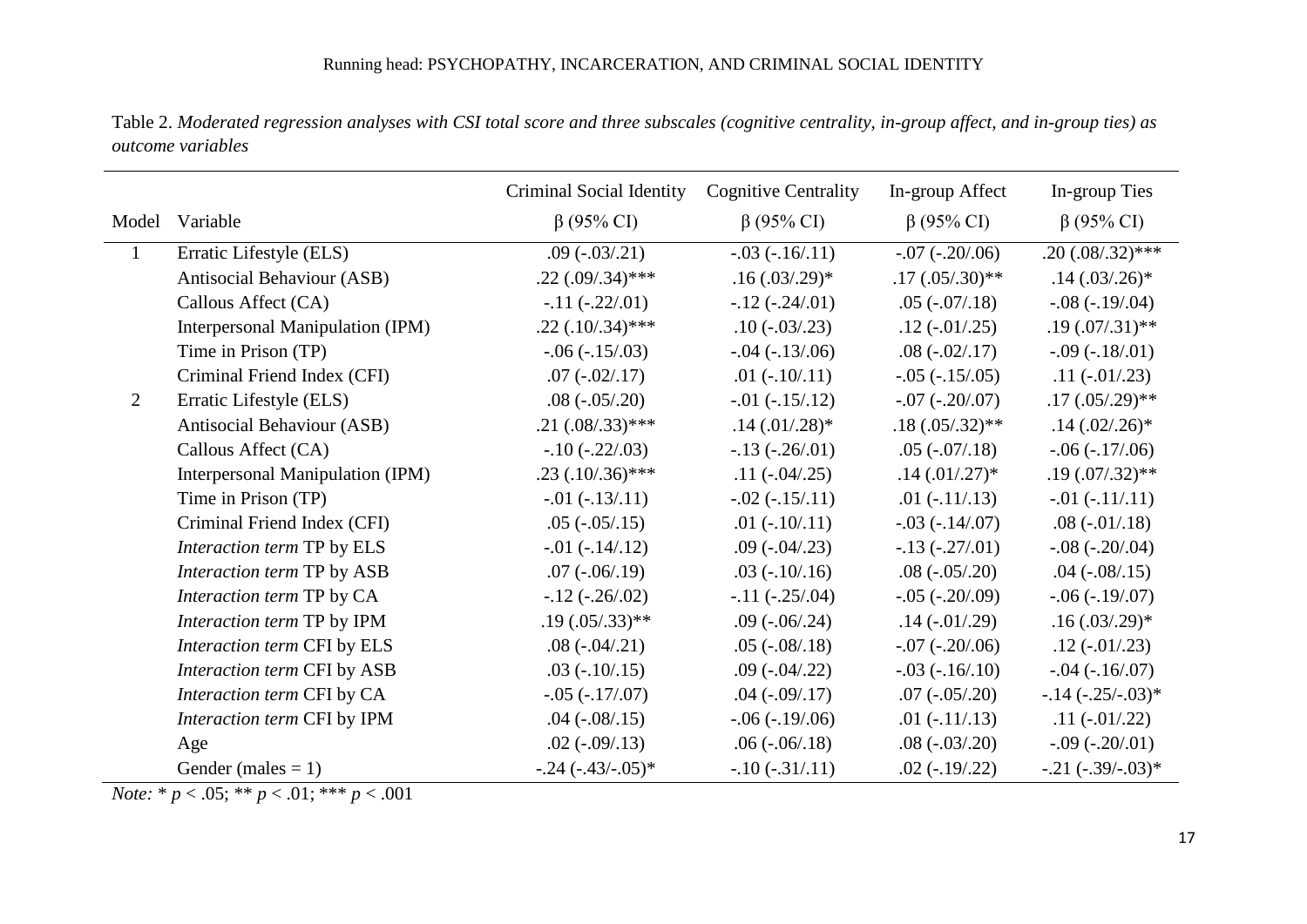#### **Moderated regression analyses with three subscales of CSI as outcome variables**

Given previous research indicating that three CSI facets can form differential associations with external factors (Boduszek *et al*., 2012b), additional moderated regression analyses using the same predictor variables, interaction terms, and covariates were performed for three CSI subscales separately (see Table 2, last three columns). In the first step of hierarchical multiple regression, the main effect of four psychopathy dimensions, time in prison and criminal friend index on cognitive centrality, in-group affect, and in-group ties were examined. All these analyses (models 1 in Table 2) were statistically significant: in-group affect  $(R^2 = .07; F_{(6,433)} = 5.26, p < .001)$ , in-group ties  $(R^2 = .23; F_{(6,433)} = 21.03, p < .001)$ , and cognitive centrality ( $R^2 = .03$ ;  $F_{(6, 428)} = 2.16$ ,  $p = .04$ ). Antisocial behavior was found to be a significant predictor of all three outcome variables. Additionally, erratic lifestyle and interpersonal manipulation were positively correlated with in-group ties.

In the second step of the analyses, interaction terms between time in prison and four psychopathy facets, and criminal friend index and four psychopathy facets were entered, while controlling for covariates. This model was statistically non-significant for cognitive centrality (*F* (16, 418) = 1.71, *p* = .07) and explained 6% of variance ( $R^2 = .06$ ;  $R^2$  *Change* = .03,  $p = .15$ ). Antisocial behavior remained the only significant predictor of cognitive centrality. Model 2 for in-group affect was significant  $(F_{(16, 423)} = 2.65, p < .001)$  and explained 9% of variance  $(R^2 = .09)$ , however, adding interaction terms and controlling for covariates did not contribute significantly to the model ( $R^2$  *Change* = .02,  $p = .38$ ). Two psychopathy dimensions, antisocial behavior and interpersonal manipulation, were significantly directly associated with in-group affect. Model 2 was also significant for in-group ties  $(F_{(16, 423)} =$ 9.75,  $p < .001$ ) and explained 27% of variance ( $R^2 = .27$ ;  $R^2$  *Change* = .04,  $p < .01$ ). Erratic lifestyle, antisocial behavior, and interpersonal manipulation were positively directly correlated with in-group ties. There was a significant negative association between gender of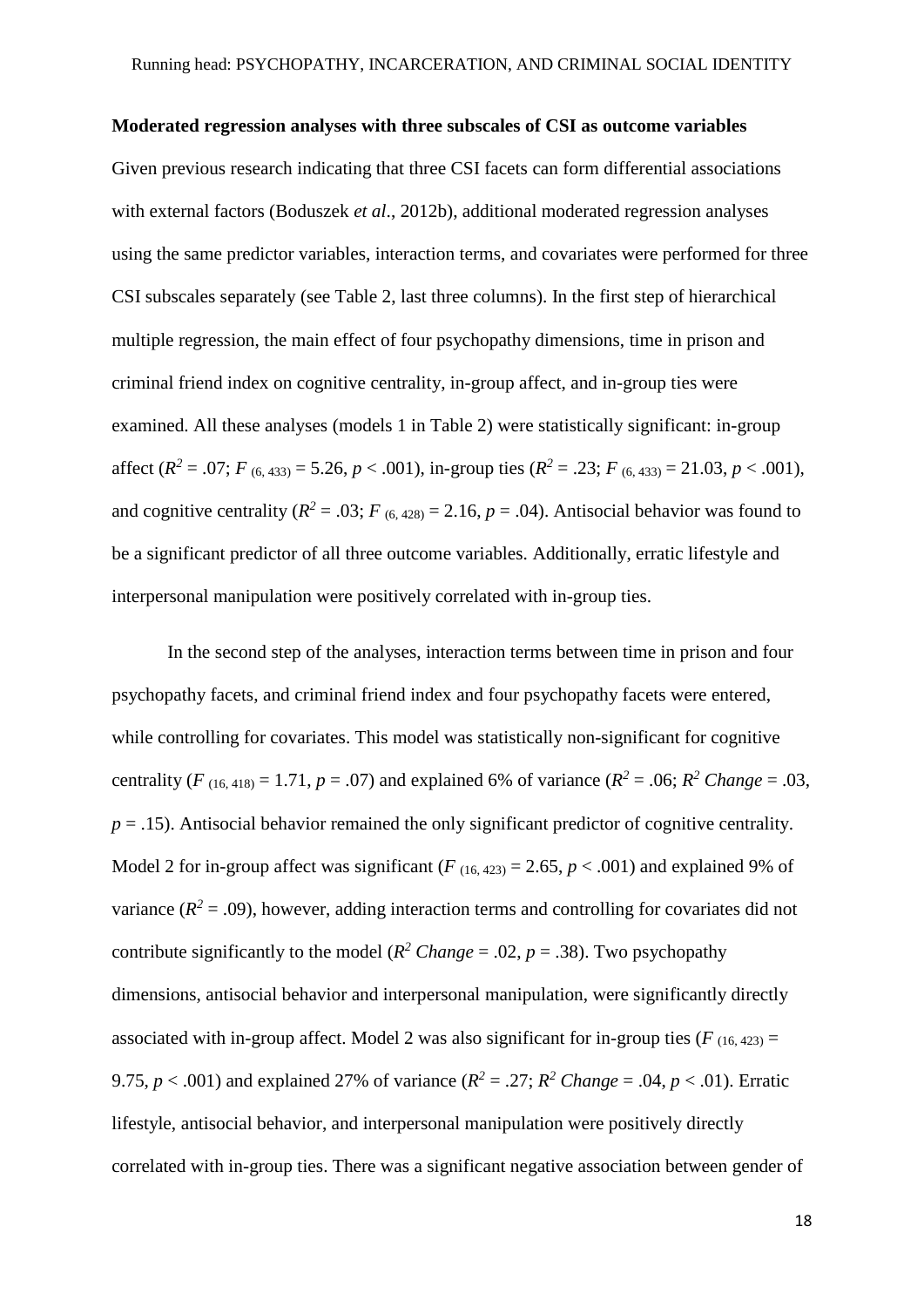offenders and in-group ties. No significant direct relationship between either time in prison and in-group ties and criminal friend index and CSI was established, however, the relationship between interaction term (time in prison by interpersonal manipulation) and ingroup ties was statistically significant. This suggested that the relationship between time spent in prison and in-group ties depends on the level of interpersonal manipulation psychopathy factor. Simple slopes for this relationship were investigated for low (1 SD below the mean), medium (mean), and high (1 SD above the mean) levels of interpersonal manipulation (see Figure 2). Time in prison was positively significantly associated with ingroup ties for high levels (+1 SD) of interpersonal manipulation ( $\beta$  = .15, 95% CI = .06/.24,  $SE = .09$ ,  $p < .05$ ). The simple slope for low levels (-1 SD) of interpersonal manipulation indicated a negative significant association between time in prison and in-group ties ( $\beta$  = -.17, 95% CI =  $-.26/-08$ , *SE* =  $.09$ , *p* <  $.05$ ). There was a non-significant association between time in prison and in-group ties for medium (mean) levels of interpersonal manipulation ( $\beta$  = -.01, 95% CI =  $-.1/0.09$ , *SE* =  $.05$ , *p* >  $.05$ ).



**Total time spent in prison**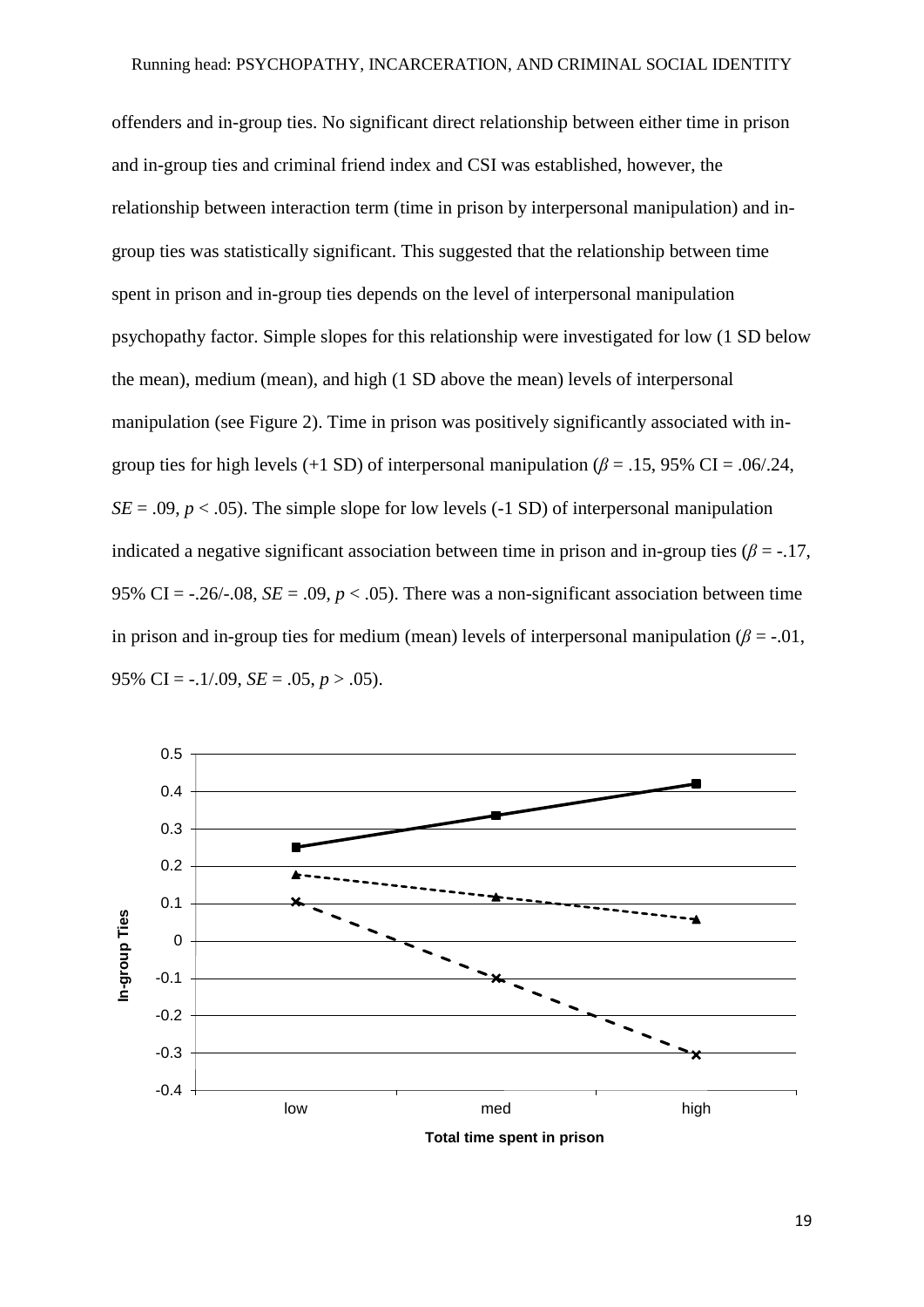*Figure 2*. Moderating role of interpersonal manipulation in relationship between time spent in prison and in-group ties subscale of CSI. Solid line with square markers  $=$  high  $(+1SD)$ interpersonal manipulation; dotted line with triangle markers = medium (mean) interpersonal manipulation; dashed line with cross markers = low (-1SD) interpersonal manipulation.

Moreover, the relationship between interaction term (criminal friend index by callous affect) and in-group ties was statistically significant. This suggested that the relationship between criminal friend index and in-group ties depends on the level of callous affect traits. Simple slopes for this relationship were investigated for low (1 SD below the mean), medium (mean), and high (1 SD above the mean) levels of callous affect (see Figure 3). Criminal friend index was positively significantly associated with in-group ties for high levels (+1 SD) of callous affect ( $\beta$  = .24, 95% CI = .15/.33, *SE* = .07,  $p < .001$ ). The simple slope for low levels (-1 SD) of callous affect indicated a negative non-significant association between criminal friend index and in-group ties ( $\beta$  = -.08, 95% CI = -.17/.02, *SE* = .07, *p* > .05). There was a non-significant association between criminal friend index and in-group ties for medium (mean) levels of callous affect  $(\beta = .08, 95\% \text{ CI} = -.02/.17, SE = .04, p > .05)$ .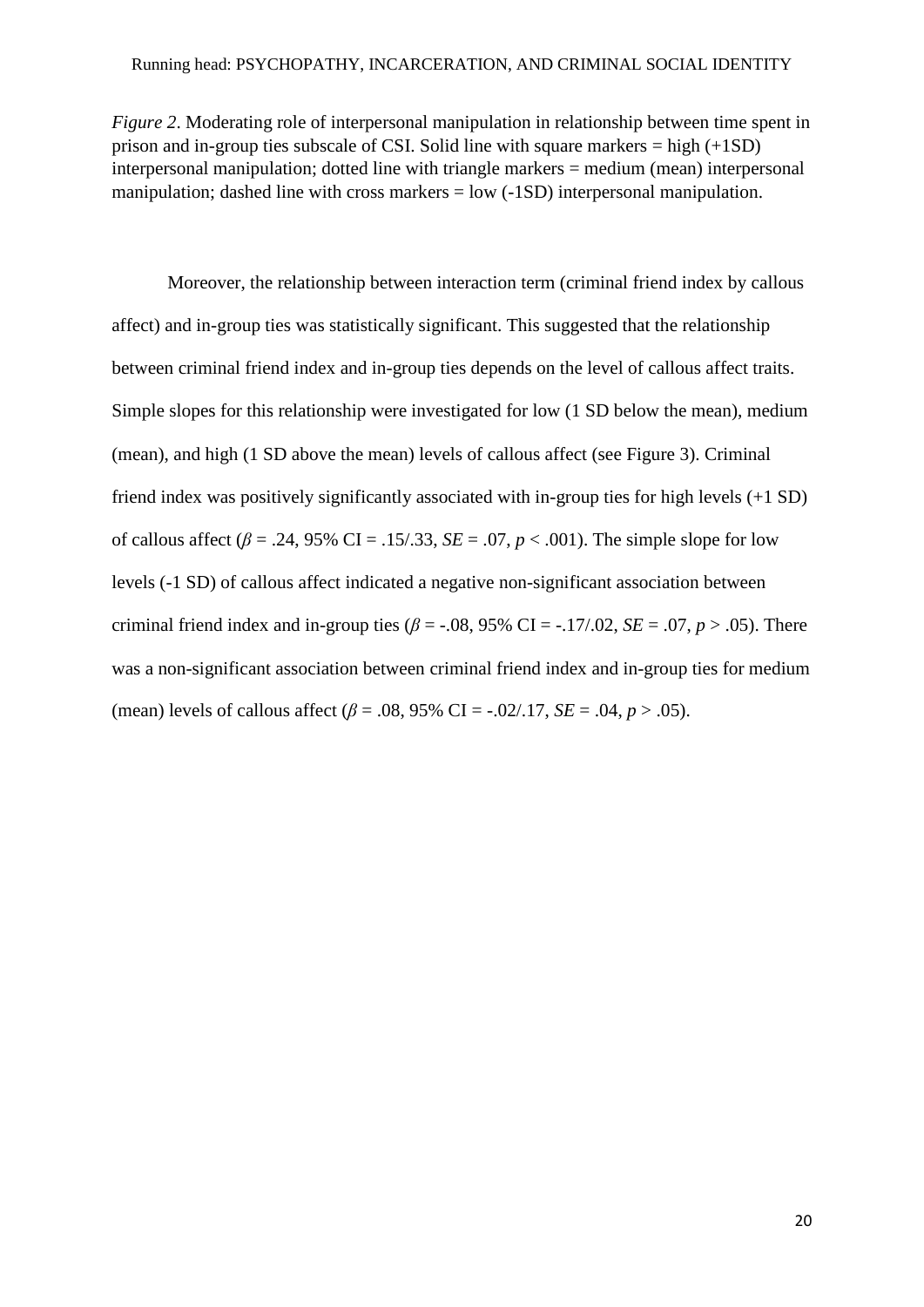

*Figure 3*. Moderating role of callous affect in relationship between criminal friend index and in-group ties subscale of CSI. Solid line with square markers  $=$  high  $(+1SD)$  callous affect; dotted line with triangle markers = medium (mean) callous affect; dashed line with cross markers  $=$  low  $(-1SD)$  callous affect.

# **Discussion**

Very few studies with sound methodological designs have examined the influence of the period of incarceration, criminal friend index, and psychopathic traits on the amplification of criminal identity. Additionally, to date, no known study has explored the influence of different psycho-social processes on the three CSI components (cognitive centrality, in-group affect, and in-group ties). Further, most previous empirical investigations have utilized male samples only. The main purpose of the present study, therefore, was to address those limitations by examining the role of the period of incarceration and psychopathic traits in CSI total score and three CSI dimensions, while controlling for gender and age.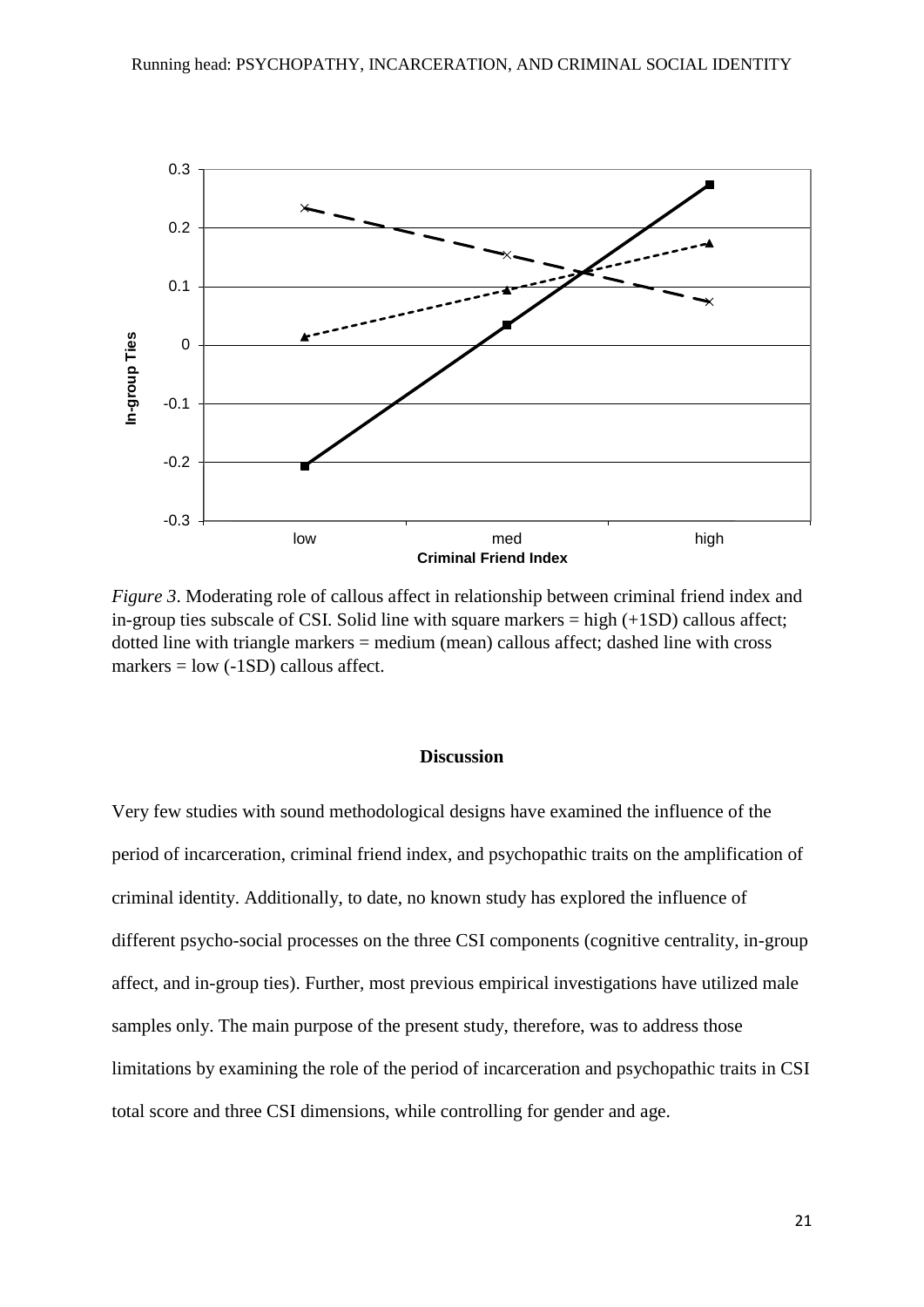Boduszek *et al*. (2014) found the number of arrests to be significantly positively associated with CSI. Additionally, previous research demonstrated a significant effect of imprisonment on deviant attitudes (Rhodes, 1979) and cognitive distortions (Debowska *et al*., in press). Consequently, it appears that prisoners are subject to group socialization processes and may develop an identification with the group values. Further, given that social identity must be formed prior to the acquisition of group attitudes (Tajfel & Turner, 1979), a significant correlation between imprisonment and CSI could be predicted. However, although inconsistent with those past findings, the lack of *direct* effect of period of incarceration on CSI in the present study was not entirely unexpected. This is because this association was previously found to be moderated by primary psychopathy scores (Boduszek *et al*., 2016). Along similar lines, the significant effect of incarceration on cognitive distortions pertaining to rape in Debowska *et al*.'s (in press) study was only revealed after having controlled for background characteristics (including four psychopathy factors) using propensity score matching technique. Therefore, it seems that the effect of incarceration alone is weak or not sufficient to explain the intensification of both CSI and cognitive distortions in prison contexts.

In support of the above, the present study found that high interpersonal manipulation scores (1 SD above the mean) combined with period of incarceration lead to the increase in CSI scores. Although Boduszek *et al*. (2016) reported that the relationship between time in prison and CSI is moderated by primary psychopathy scores, the current results provide an evidence that this association is affected by interpersonal, rather than affective, psychopathic traits and that these two psychopathy facets should be treated as separate dimensions. One possible explanation for the current finding is that psychopaths with strong manipulative tendencies are likely to form CSI as an adaptation strategy (Blackburn, 2006). Previous research also found that dispositionally selfish individuals may show concern for in-group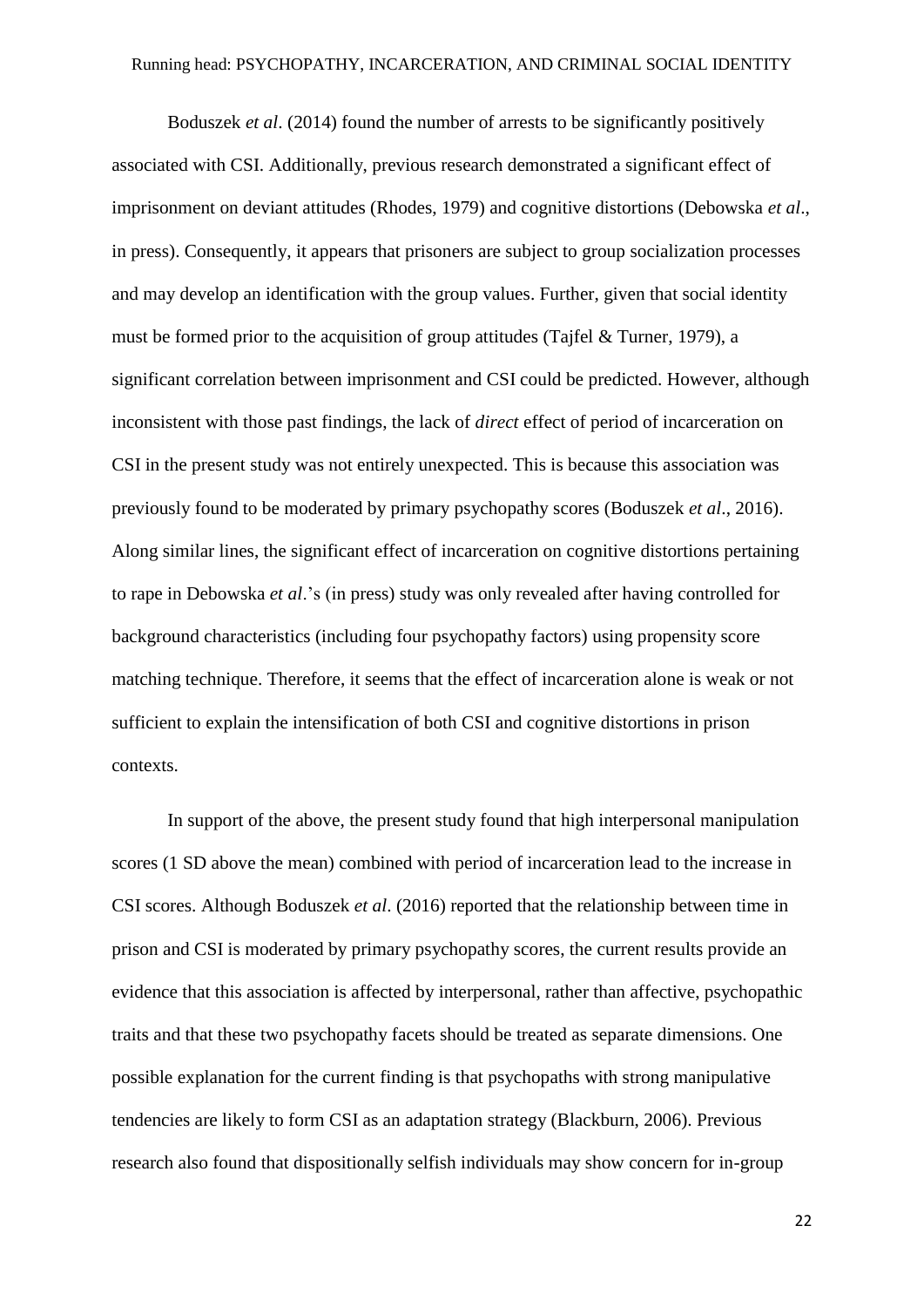members due to the benefits this may entail (De Cremer & Van Vugt, 1999). Therefore, it may be that inmates with high interpersonal manipulation scores develop a criminal identity in order to increase their survival chances. Moreover, our results reveal that high interpersonal manipulation scores affected the relationship between time in prison and ingroup ties, but not between time in prison and cognitive centrality or in-group affect. Therefore, the depth and genuineness of such a transformation appears questionable. Indeed, Schmid and Jones (1991) proposed that prisoners can construct inauthentic temporary identities in order to hide their vulnerabilities.

Interestingly, the association between time spent in prison and CSI total score as well as in-group ties score for those low in interpersonal manipulation (1 SD below the mean) was significantly negative, indicating that the direction of the slopes changes between those high and low in interpersonal manipulation. This finding provides further evidence for the claim that individuals are likely to simulate changes in identity through the formation of strong bonds with other offenders and that this can be achieved using interpersonal manipulation skills. According to Cooley's (1998) conception of the looking-glass self, the way a person sees themselves is reflective of what others think of them. Therefore, using impression management, one may be able to elicit positive evaluations from others, leading to the maintenance of positive self-esteem (Goffman, 1963, 1990). It seems thus that self-concepts of prisoners lacking in interpersonal manipulation skills may be negatively affected by incarceration, however, this claim remains to be tested.

Criminal friends index was found to have a significant effect on in-group ties, but only for those individuals scoring high on callous affect (1 SD above the mean). This is partly supportive of research by Boduszek *et al*. (2013b) which reported a direct link between antisocial friends and the formation of criminal identity, however, those prior analyses failed to examine the moderating effects of psychopathy factors. As such, our study is the first to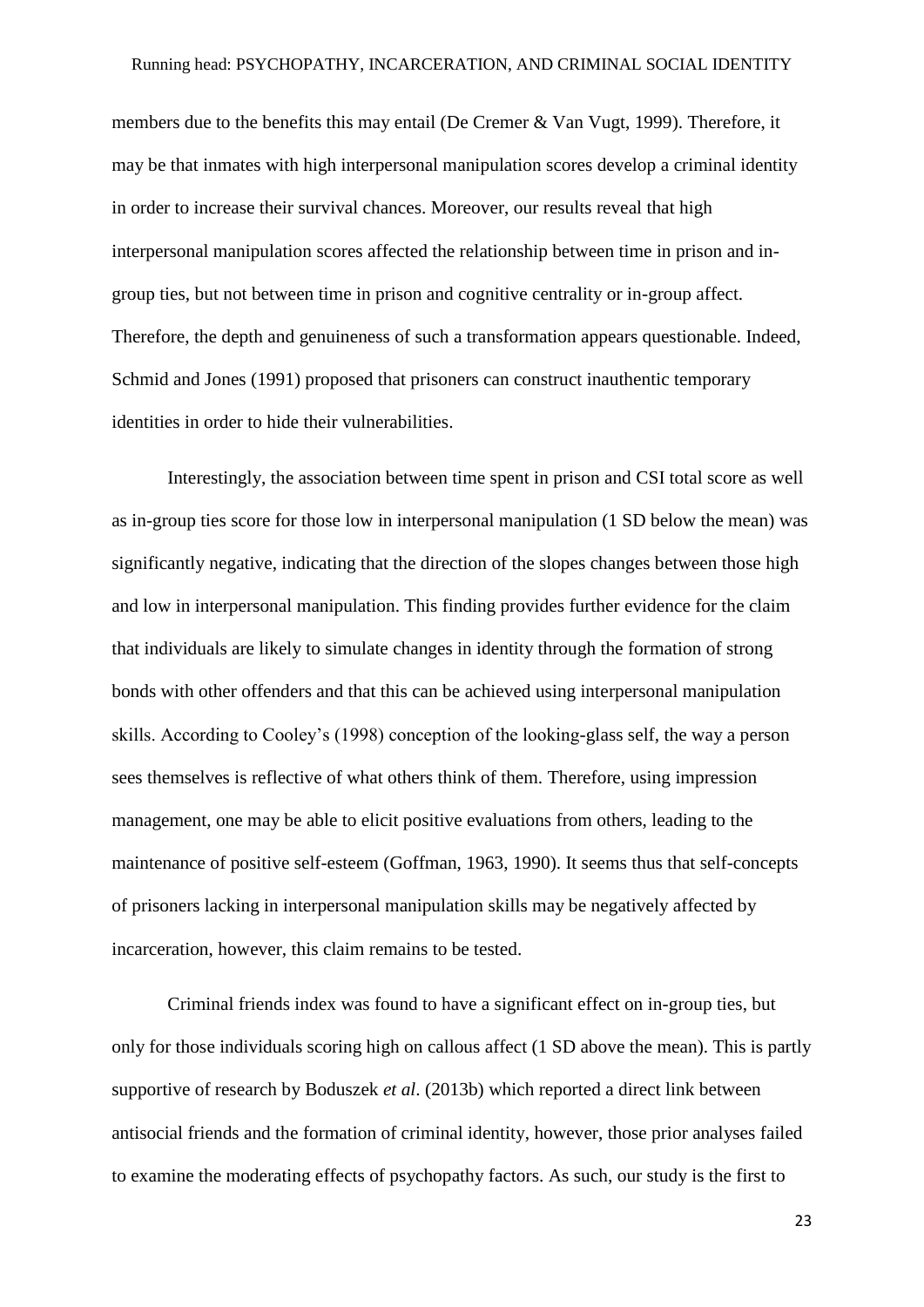#### Running head: PSYCHOPATHY, INCARCERATION, AND CRIMINAL SOCIAL IDENTITY

demonstrate that as the degree of involvement with criminal associates before first incarceration increases, so does the strength of in-group ties in prison environment; but only for inmates with elevated callous affect scores. It may be that emotionally shallow individuals create bonds with other criminals because having associates helps in the commission of crimes both outside of and inside a prison. Indeed, 40% of inmates were reported as chronic/extreme career offenders whilst incarcerated (DeLisi, 2003). Additionally, they were found to be responsible for the occurrence of most serious crimes (such as murder, rape, and aggravated assaults), and violent offending was previously associated with increased factor 1 (affective/interpersonal) psychopathy scores (Serin, 1996). Interestingly, this moderating effect of callous affect is not extended to in-group affect (which requires emotional engagement with other group members) or cognitive centrality (for which the criminal identity needs to be perceived as salient). Accordingly, it seems that the involvement with criminal associates and elevated callous affect scores do not influence identity change at a deeper, i.e. emotional and cognitive, level.

Significant associations between two behavioral dimensions of psychopathy and CSI total score as well as CSI factors scores were also found. Firstly, erratic lifestyle had a direct positive effect on in-group ties. This finding is not entirely clear, however, it may be that the need for constant stimulation evidenced by individuals with erratic lifestyle pattern cannot be satisfied in the constraints of prison settings. Such inmates, hence, may be drawn to other people in an attempt to find an alternative source of stimulation. Further, antisocial behavior facet correlated significantly with CSI total score and three CSI factors. Although speculative at this stage, it appears that antisocial tendencies may be a consequence rather than an integral part of a psychopathic personality (see Boduszek & Debowska, 2016; Boduszek, Dhingra, Hyland, & Debowska, 2015; Skeem & Cooke, 2010a, b). That is, individuals with a criminal identity are likely to engage in antisocial behavior because actions are largely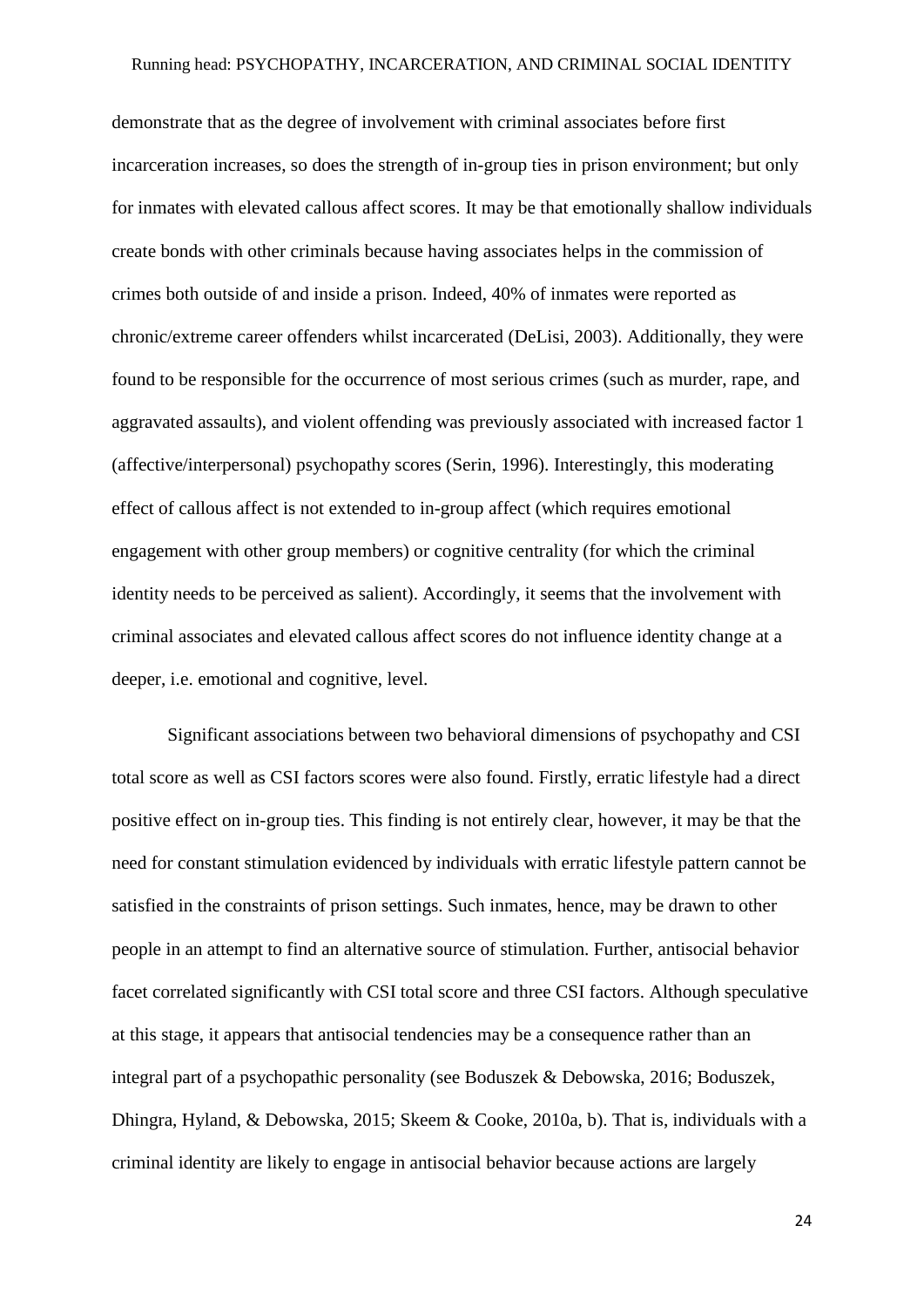congruent with the identities assumed (Hewitt, 2003). Given the cross-sectional nature of our study, however, this suggestion must be further explored using longitudinal data.

Finally, we also found a relationship between female gender and CSI scores as well as in-group ties scores. Although studies on CSI among females are missing, prior research suggested that women are more likely to form stronger bonds and identification with in-group members because of the greater need to be an accepted and supported member of a group (e.g., Brown *et al*., 1986; Brown & Lohr, 1987; Kiesner *et al*., 2002; Newman *et al*., 2007). This finding has an important practical implication. Specifically, female inmates may benefit from having additional support provisions, such as an increased amount of visits to preserve family bonds and enhance the chances of successful return to society after release from prison.

There are some limitations of the study that need to be acknowledged. First, the use of self-report data within a sample of prisoners whose command of language may be poor could have introduced several well-known limitations, such as response bias. This aspect of the study, however, could not be controlled by the researchers. Second, the study did not control for participants' self-esteem scores. It is therefore unknown whether the intensification of CSI reported here was due to the need for self-enhancement. Third, the MCSI consists of only eight items which reflect three factors of CSI (with only acceptable Cronbach's alpha). In order to increase internal reliability of the measure and provide a better coverage of the theoretical construct, the MCSI should be extended (see Hair *et al.,* 2010). Additionally, longitudinal studies are needed in order to examine the direction of the relationships among variables. Previous research on CSI used male samples only and failed to analyze CSI dimensions separately, thus, despite the aforementioned limitations, the results of the present study expand the current understanding of CSI.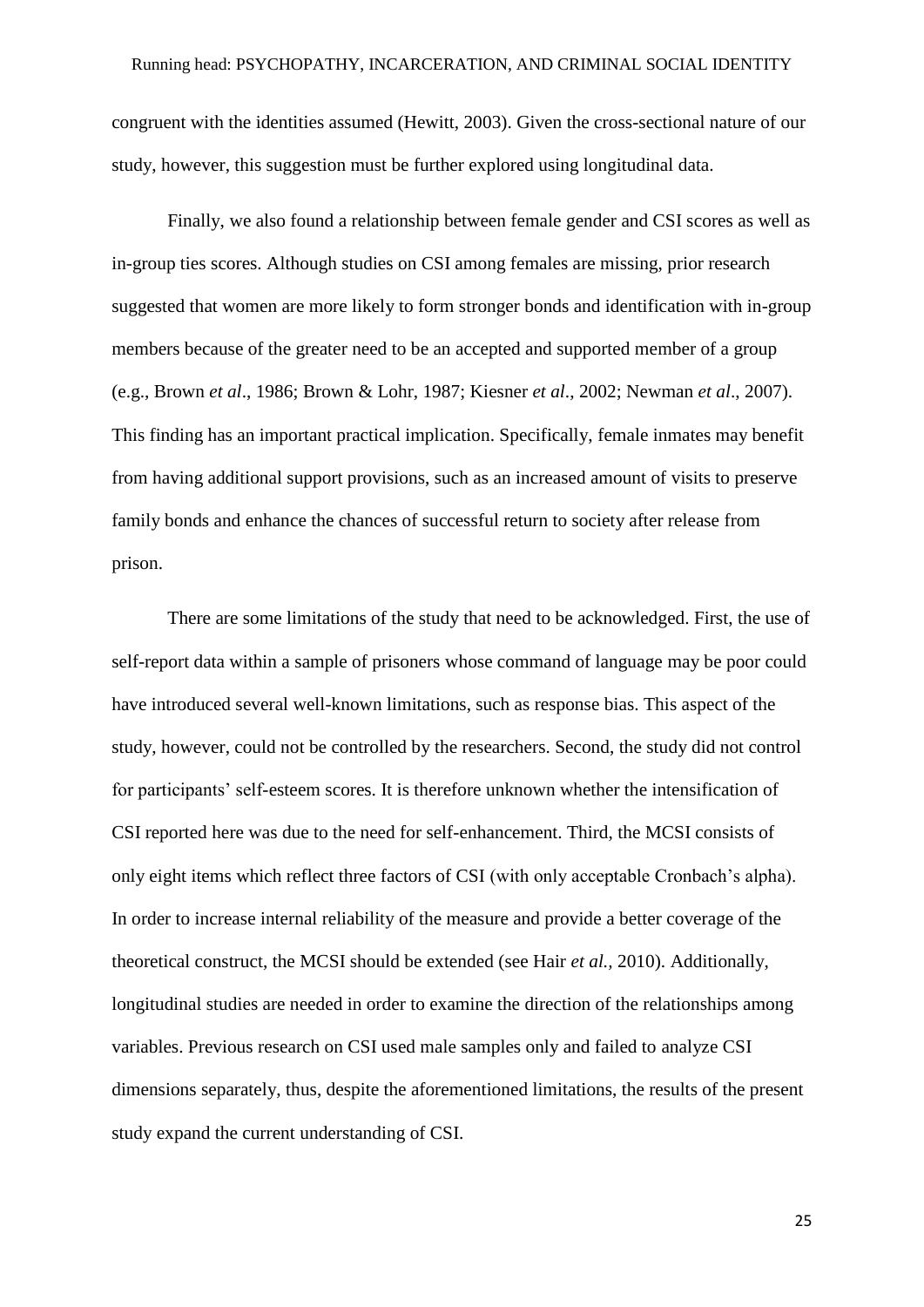Overall, findings of the current research provide a substantial contribution to the understanding of the etiology of criminal identity in prison settings. The present results revealed that the relationship between period of incarceration and CSI is moderated by both high and low levels of interpersonal manipulation and hence a high- and low-risk group was identified. Additionally, criminal friend index was associated with in-group ties for high levels of callous affect. Given that actions are consistent with identities assumed (Hewitt, 2003), studies examining inmates' self-conceptions can also bring an important insight into their behavior within prison contexts.

#### **References**

- Bakker, J.I. (2005). The self as an internal dialogue: Mead, Blumer, Peirce, and Wiley. *The American Sociologist, 36*(1), 75-84. doi:10.1007/s12108-005-1010-4
- Bate, C., Boduszek, D., Dhingra, K., & Bale, C. (2014). Psychopathy, intelligence and emotional responding in a non-forensic sample: an experimental investigation. *The Journal of Forensic Psychiatry & Psychology*, *25*(5), 600-612. doi: 10.1080/14789949.2014.943798
- Blackburn, R. (2006). Other theoretical models of psychopathy. In C. J. Patrick (Ed.), *Handbook of psychopathy* (pp. 35–57). New York, NY: Guilford Press.
- Blumer, H. (1966). Sociological implications of the thought of George Herbert Mead. *American Journal of Sociology, 71*(5), 535-544. Retrieved from http://www.jstor.org/stable/2774496
- Boduszek, D., Adamson, G., Shevlin, M., & Hyland, P. (2012a). Development and validation of a Measure of Criminal Social Identity within a sample of Polish recidivistic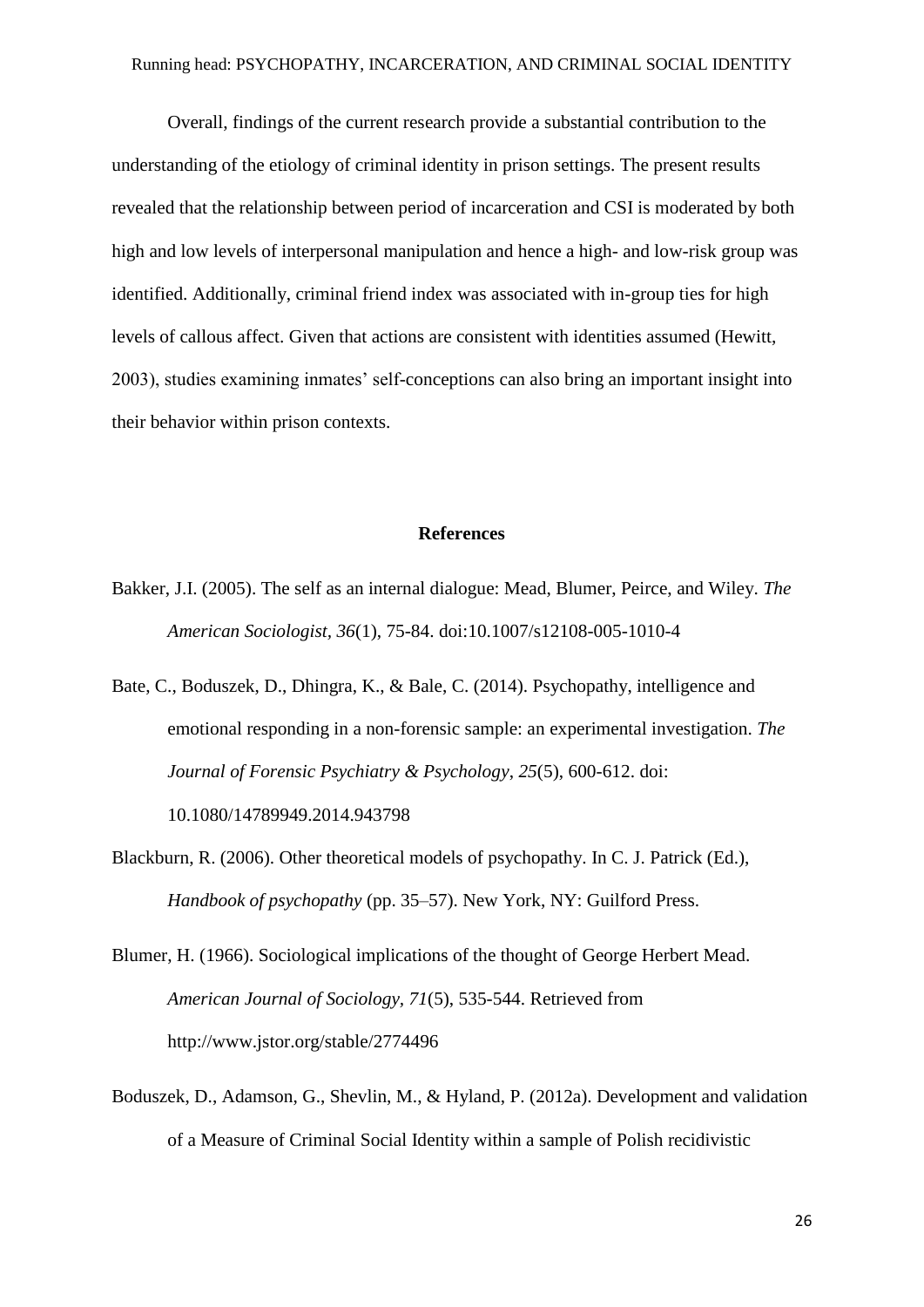prisoners. *Criminal Behaviour and Mental Health, 22*(5), 315-324. doi: 10.1002/cbm.1827

- Boduszek, D., Adamson, G., Shevlin, M., & Hyland, P. (2012b). The role of personality in the relationship between criminal social identity and criminal thinking style within a sample of prisoners with learning difficulties. *Journal of Learning Disabilities and Offending Behaviour*, *3*(1), 12-23. doi:10.1108/20420921211236771
- Boduszek, D., Adamson, G., Shevlin, M., Hyland, P., & Bourke, A. (2013a). The role of criminal social identity in the relationship between criminal friends and criminal thinking style within a sample of recidivistic prisoners. *Journal of Behavior in the Social Environment, 23*(1), 14-28. doi:10.1080/10911359.2013.737289
- Boduszek, D., Adamson, G., Shevlin, M., Mallett, J., & Hyland, P. (2013b). Criminal social identity of recidivistic prisoners: The role of self-esteem, family and criminal friends. *Journal of Police and Criminal Psychology, 28*(1), 15-25. doi:10.1007/s11896-012- 9105-7
- Boduszek, D., & Debowska, A. (2016). Critical evaluation of psychopathy measurement (PCL-R and SRP-III/SF) and recommendations for future research. *Journal of Criminal Justice*, *44*, 1-12. doi:10.1016/j.jcrimjus.2015.11.004
- Boduszek, D., Dhingra, K., & Debowska, A. (in press). The Integrated Psychosocial Model of Criminal Social Identity (IPM-CSI). *Deviant Behavior*. (ISSN 0163-9625)
- Boduszek, D., Dhingra, K., & Debowska, A. (2016). The moderating role of psychopathic traits in the relationship between period of confinement and criminal social identity in a sample of juvenile prisoners. *Journal of Criminal Justice, 44,* 30- 35. doi:10.1016/j.jcrimjus.2015.11.005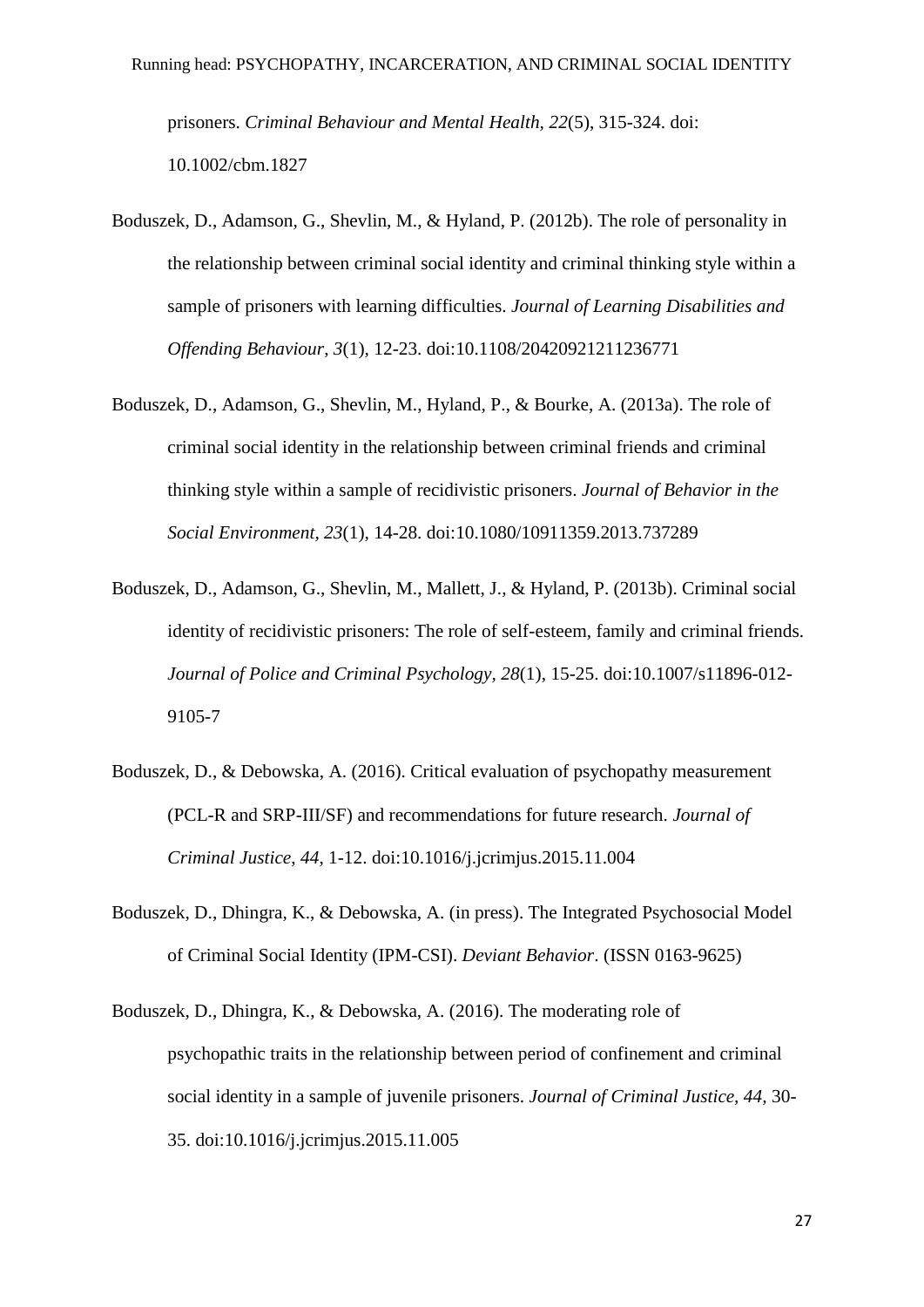- Boduszek, D., Dhingra, D., Hyland, P., & Debowska, A. (2015). A bifactorial solution to the Psychopathy Checklist: Screening Version in a sample of civil psychiatric patients. *Criminal Behaviour and Mental Health*. doi:10.1002/cbm.1956
- Boduszek, D., & Hyland, P. (2011). The theoretical model of criminal social identity: Psycho-social perspective. *International Journal of Criminology and Sociological Theory, 4*(1), 604-615.
- Boduszek, D., & Hyland, P. (2012). Psycho-sociological review of criminal thinking style. *Journal of Humanistics and Social Sciences, 1*(1), 28-36.
- Boduszek, D., Hyland, P., Bourke, A., Shevlin, M., & Adamson, G. (2013c). Assessment of psycho-social factors predicting recidivistic violent offences within a sample of male prisoners. *The Irish Journal of Psychology, 34*(1), 24-34. doi: 10.1080/03033910.2012.754324
- Boduszek, D., Hyland, P., Pedziszczak, J., & Kielkiewicz, K. (2012c). Criminal attitudes, recidivistic behaviour, and the mediating role of associations with criminal friends: An empirical investigation within a prison sample of violent offenders. *Europe's Journal of Psychology, 8*(1), 18-31. doi:10.5964/psyct.v6i2.68
- Boduszek, D., McLaughlin, C., & Hyland, P. (2011). Criminal attitudes of ex-prisoners: The role of personality, anti-social friends and recidivism. *The Internet Journal of Criminology, 9*, 1-10.
- Boduszek, D., O'Shea, C., Dhingra, K., & Hyland, P. (2014). Latent class analysis of criminal social identity in a prison sample. *Polish Psychological Bulletin, 45*(2), 192- 199. doi:10.2478/ppb-2014-0024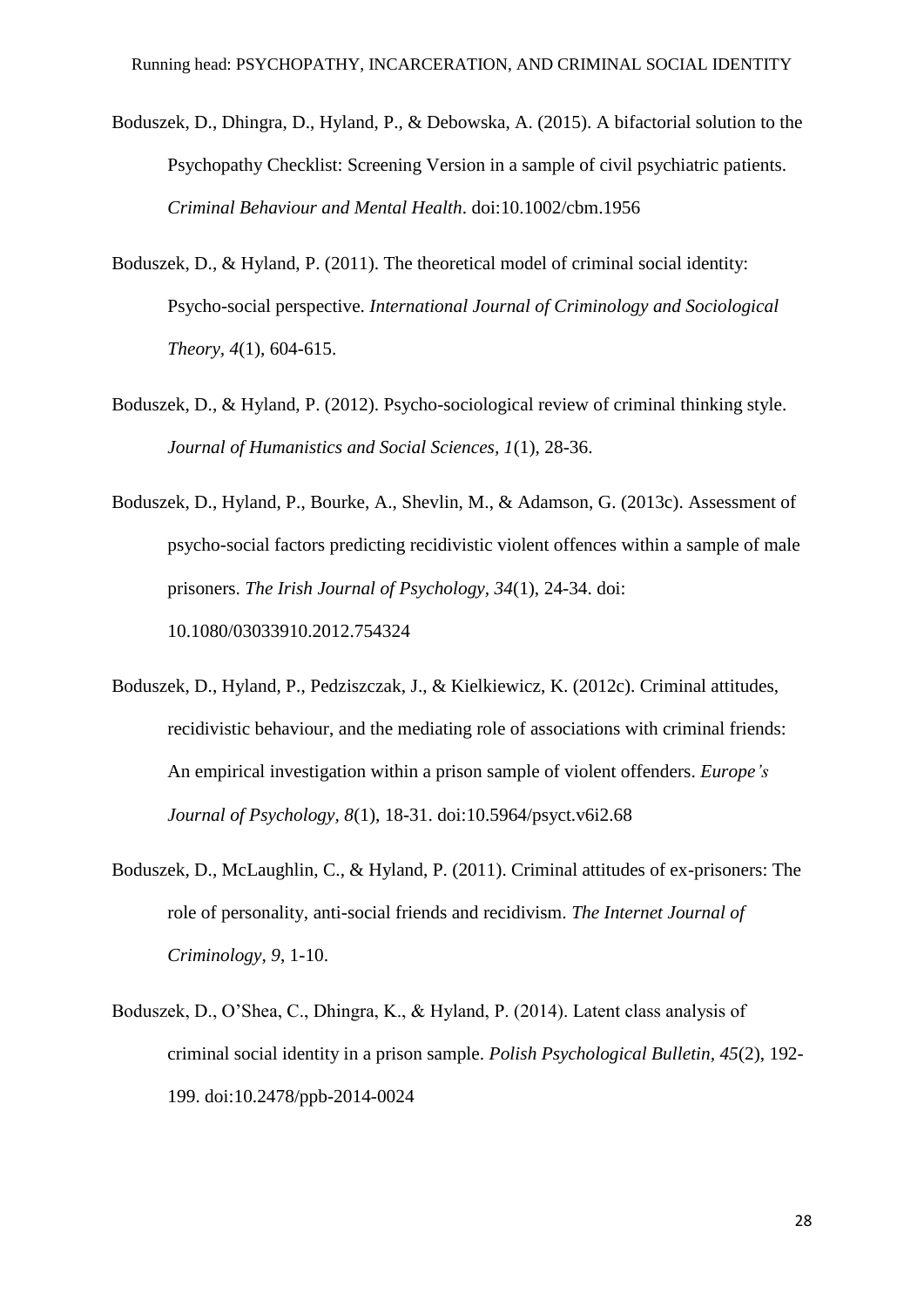- Boduszek, D., Shevlin, M., Adamson, G., & Hyland, P. (2013d). Eysenck's personality model and criminal thinking style within a violent and nonviolent offender sample: Application of propensity score analysis. *Deviant Behavior, 34*(6), 483-493. doi: 10.1080/01639625.2012.748628
- Brown, B.B., & Lohr, M.J. (1987). Peer group affiliation and adolescent self-esteem: An integration of ego identity and symbolic interaction theories. *Journal of Personality and Social Psychology, 52*(1), 47-55. doi:10.1037/0022-3514.52.1.47
- Brown, R., Condor, S., Matthews, A., Wade, G., & Williams, J. (1986). Explaining intergroup differentiation in an industrial organization. *Journal of Occupational Psychology, 59*(4), 273-286. doi:10.1111/j.2044-8325.1986.tb00230.x
- Burke, P.J. (2006). Identity change. *Social Psychological Quarterly, 69*(1), 81-96. doi:10.1177/019027250606900106
- Cameron, J. (2004). A three factor model of social identity. *Self and Identity, 3*(3), 239-262. doi:10.1080/13576500444000047
- Clemmer, D. (1940). *The prison community.* Boston, MA: Christopher.
- Cohen, J., & Cohen, P. (1983). *Applied multiple regression/correlation analysis for the behavioral sciences* (2nd ed.). Hillsdale, NJ: Erlbaum.
- Cooley, C.H. (1998). *On self and social organization*. Chicago: The University of Chicago Press.
- De Cremer, D., & Van Vugt, M. (1999). Social identification effects in social dilemmas. *European Journal of Social Psychology*, *29*(7), 871-93. doi:10.1002/(SICI)1099-0992(199911)29:7<871::AID-EJSP962>3.0.CO;2-I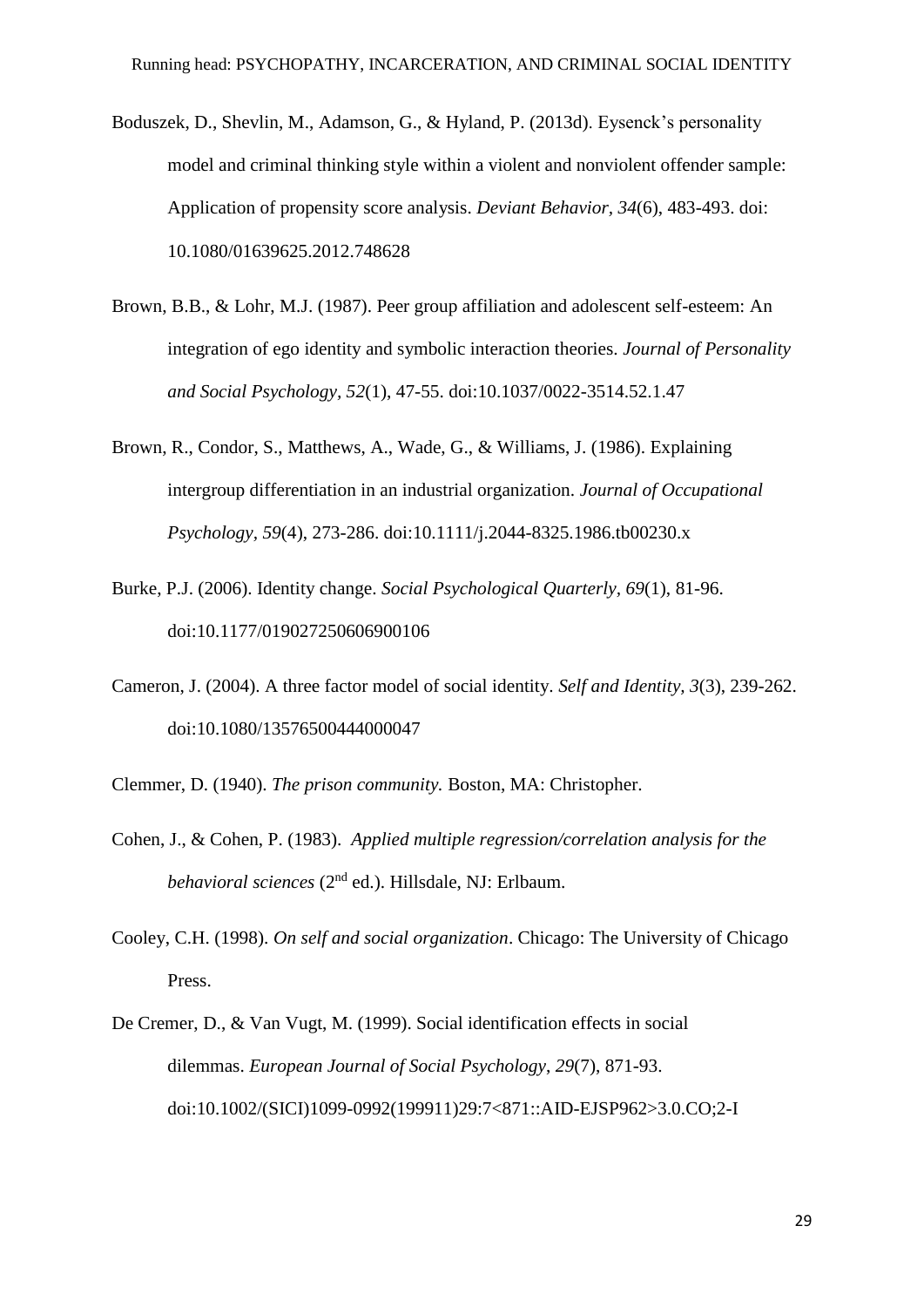- Debowska, A., Boduszek, D., Dhingra, K., & DeLisi, M. (in press). The effect of male incarceration on rape myth acceptance: Application of propensity score matching technique. *Deviant Behavior*.
- Debowska, A., Boduszek, D., Kola, S., & Hyland, P. (2014). A bifactor model of the Polish version of the Hare Self-Report Psychopathy Scale. *Personality and Individual Differences, 69*, 231-237. doi:10.1016/j.paid.2014.06.001
- Debowska, A., Mattison, M.L.A., & Boduszek, D. (2015). Gender differences in the correlates of reactive aggression. *Polish Psychological Bulletin, 46*(3), 469-476. doi:10.1515/ppb-2015-0053
- Debowska, A., & Zeyrek Rios, E.Y. (2015). The role of psychopathy factors in reactive aggression within a sample of prisoners. *Journal of Criminal Psychology, 5*(1), 25-33. doi:10.1108/JCP-10-2014-0014
- Declercq, F., Carter, R., & Neumann, C. S. (2015). Assessing psychopathic traits and criminal behavior in a young adult female community sample using the Self‐Report Psychopathy Scale. *Journal of Forensic Sciences*. doi:10.1111/1556-4029.12783
- DeLisi, M. (2003). Criminal careers behind bars. *Behavioral Sciences and the Law*, *21*(5), 653-669. doi:10.1002/bsl.531
- Dhingra, K., Boduszek, D., Palmer, D., & Shevlin, M. (2015). Psychopathy and self-injurious thoughts and behaviour: Application of latent class analysis. *Journal of Mental Health, 24*(1), 4-8. doi:10.3109/09638237.2014.910645
- Friborg, O., Barlaug, D., Martinussen, M., Rosenvinge, J.H. & Hjendal, O. (2005). Resilience in relation to personality and intelligence. *International Journal of Methods in Psychiatric Research, 14*(11), 29-42. doi:10.1002/mpr.15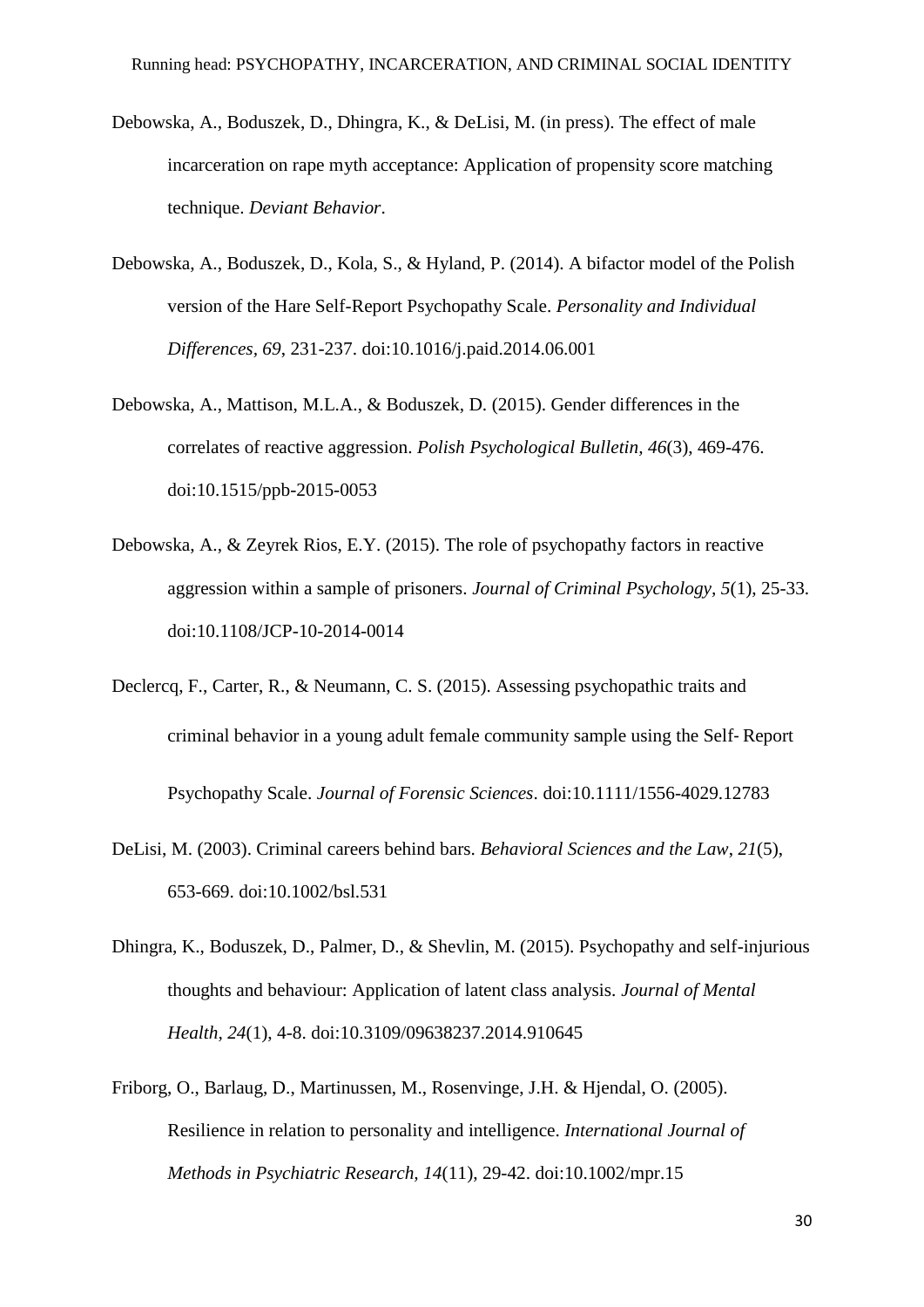- Friborg, O., Hjemdal, O. Rosenvinge, J.H. & Martinussen, M. (2003). A new rating scale for adult resilience: What are the central protective resources behind healthy adjustment. *International Journal of Methods in Psychiatric Research, 12*(2), 65-76. doi:10.1002/mpr.143
- Goffman, E. (1963). *Stigma: Notes on the management of spoiled identity*. New York, NY: Simon & Schuster.

Goffman, E. (1990). *The presentation of self in everyday life*. London, UK: Penguin.

- Hair, J.F., Black, W.C., Babin, B.J., & Anderson, R.E. (2010). *Multivariate data analysis: A global perspective*. New Jersey: Pearson Prentice Hall.
- Hare, R.D. (1991). *The Hare Psychopathy Checklist-Revised*. Toronto, Canada: Multi-Health Systems.
- Hewitt, J.P. (2003). Symbols, objects, and meanings. In L.T. Reynolds & N.J. Herman-Kinney (Eds.), *Handbook of symbolic interactionism* (pp. 307-326). Lanham, MD: AltaMira Press.
- Hogg, M.A., & Reid, S.A. (2006). Social identity, self-categorization, and the communication of group norms. *Communication Theory, 6*(1), 7-30. doi:10.1111/j.1468- 2885.2006.00003.x
- Holsinger, A. M. (1999). Assessing criminal thinking: Attitudes and orientations influence behavior. *Corrections Today, 61*, 22-25.
- Jose, P.E. (2013). ModGraph-I: A programme to compute cell means for the graphical display of moderational analyses: The internet version, Version 3.0. Victoria University of Wellington, Wellington, New Zealand. Retrieved from http://pavlov.psyc.vuw.ac.nz/paul-jose/modgraph/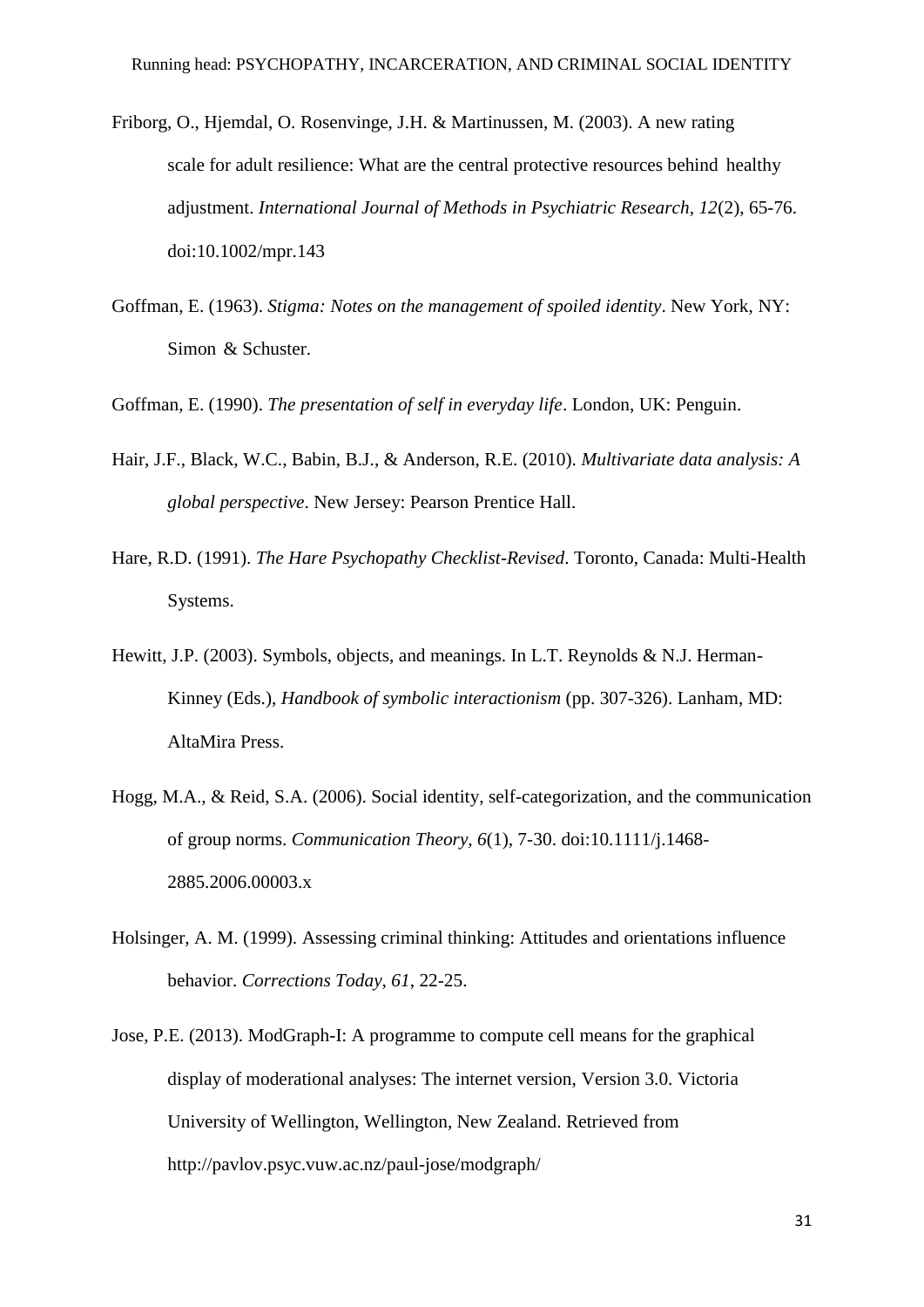- Kiesner, J., Cadinu, M., Poulin, F., & Bucci, M. (2002). Group identification in early adolescence: Its relation with peer adjustment and its moderator effect on peer influence. *Child Development, 73*(1)*,* 196-208. Retrieved from http://www.jstor.org/stable/3696439
- León-Mayer, E., Folino, J. O., Neumann, C., & Hare, R. D. (2015). The construct of psychopathy in a Chilean prison population. *Revista Brasileira de Psiquiatria*, *37*(3), 191-196. http://dx.doi.org/10.1590/1516-4446-2014-1540
- Levenson, M. R., Kiehl, K. A., & Fitzpatrick, C. M. (1995). Assessing psychopathic attributes in a noninstitutionalized population. *Journal of Personality and Social Psychology*, *68*(1), 151-158. http://dx.doi.org/10.1037/0022-3514.68.1.151
- Mills, J.F., & Kroner, D.G. (1999). *Measures of criminal attitudes and associates*. Unpublished User Guide.
- Newman, B.M., Lohman, B.J., & Newman, P.R. (2007). Peer group membership and a sense of belonging: their relationship to adolescent behavior problems. *Adolescence*, *42*(166), 241-263.
- Paulhus, D.L., Neumann, C.S., & Hare, R.D. (in press). *Manual for the Self-Report Psychopathy Scale*. Toronto, Canada: Multi-Health Systems.
- Rhodes, M. L. (1979). The impact of social anchorage on prisonization. *Dissertation Abstracts International*, *40*, 1694A. (UMI No. 79-19, 101).
- Schmid, T.J., & Jones, R.S. (1991). Suspended identity: Identity transformation in maximum security prison. *Symbolic Interaction, 14*(4), 415-432. doi:10.1525/si.1991.14.4.415
- Serin, R. C. (1996). Violent recidivism in criminal psychopaths. *Law and Human Behavior*, *20*(2), 207-217. http://dx.doi.org/10.1007/BF01499355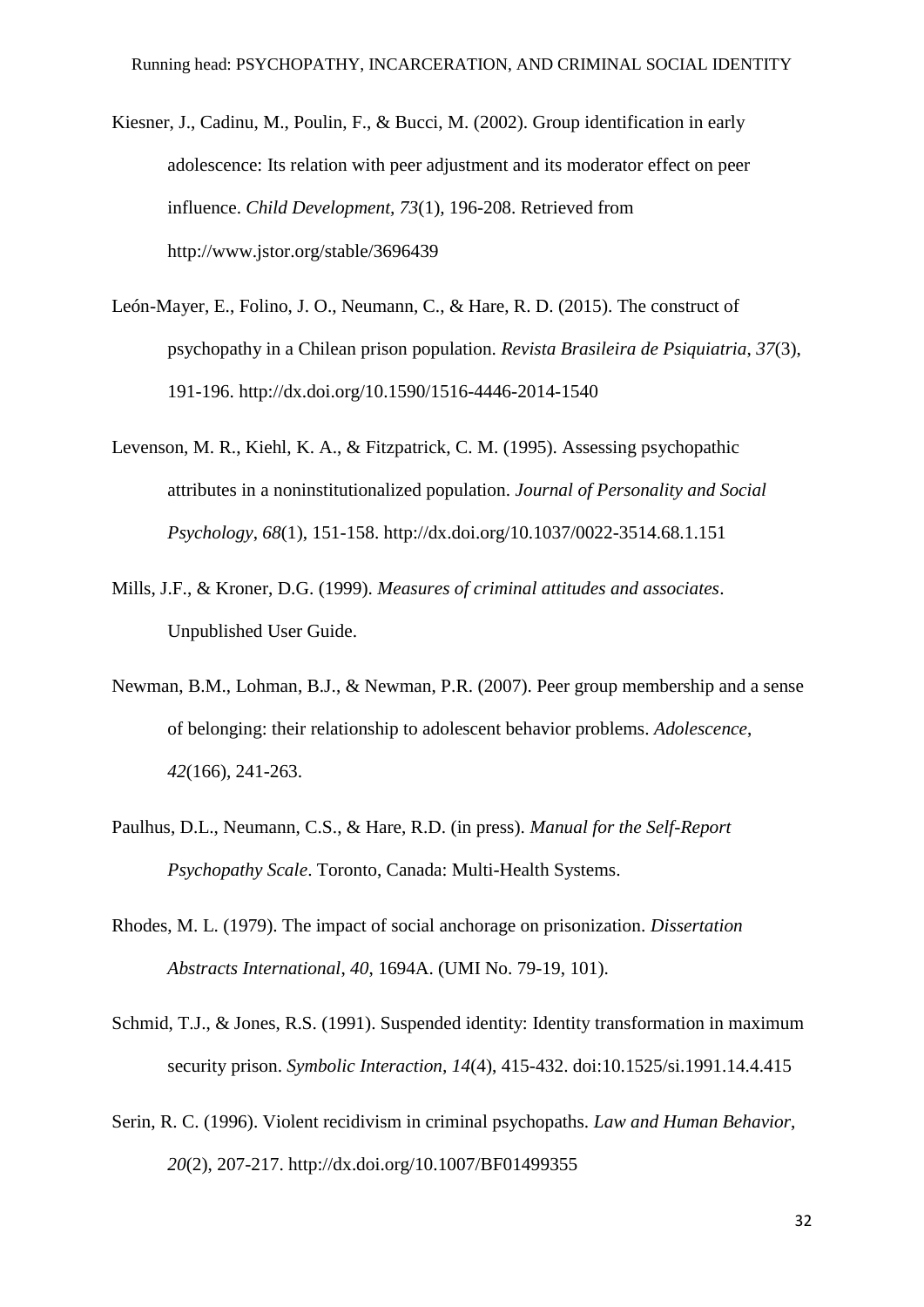- Shagufta, S., Boduszek, D., Dhingra, K., & Palmer, D. (2015). Criminal social identity and suicide ideation among Pakistani young prisoners. *International Journal of Prisoner Health, 11*(2), 98-107. http://dx.doi.org/10.1108/IJPH-06-2014-0018
- Simourd, D. J. (1997). The Criminal Sentiments Scale–Modified and Pride in Delinquency scale: Psychometric properties and construct validity of two measures of criminal attitudes. *Criminal Justice and Behavior*, *24*(1), 52-70. doi:10.1177/0093854897024001004
- Simourd, D. J. (1999). Assessment of criminal attitudes: Criterion-related validity of the Criminal Sentiments Scale–Modified and Pride in Delinquency scale. *Criminal Justice and Behavior*, *26*(1), 90-106. doi:10.1177/0093854899026001005
- Skeem, J. L., & Cooke, D. J. (2010a). Is criminal behavior a central component of psychopathy? Conceptual directions for resolving the debate. *Psychological Assessment, 22,* 433–445. http://dx.doi.org/10.1037/a0008512
- Skeem, J. L., & Cooke, D. J. (2010b). One measure does not a construct make: Directions toward reinvigorating psychopathy research—reply to Hare and Neumann (2010). *Psychological Assessment, 22*(2), 455-459. http://dx.doi.org/10.1037/a0014862
- Stryker, S., & Burke, P.J. (2000). The past, present, and future of an identity theory. *Social Psychology Quarterly, 63*(4), 284-297. Retrieved from http://www.jstor.org/stable/2695840
- Swann, W.B., Jr. (1987). Identity negotiation: Where two roads meet. *Journal of Personality and Social Psychology, 53*(6), 1038-1051. http://dx.doi.org/10.1037/0022- 3514.53.6.1038